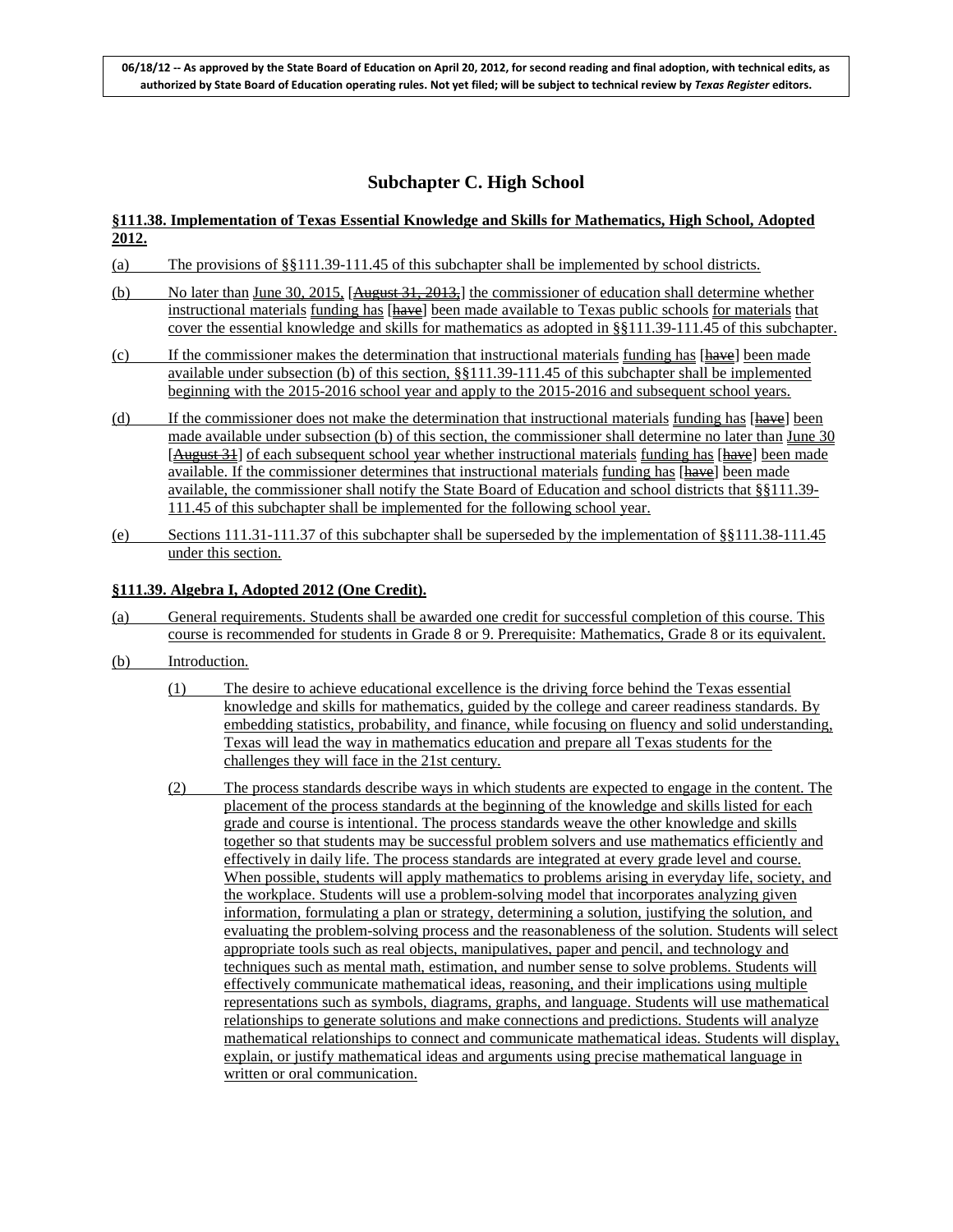- (3) In Algebra I, students will build on the knowledge and skills for mathematics in Grades 6-8, which provide a foundation in linear relationships, number and operations, and proportionality. Students will study linear, quadratic, and exponential functions and their related transformations, equations, and associated solutions. Students will connect functions and their associated solutions in both mathematical and real-world situations. Students will use technology to collect and explore data and analyze statistical relationships. In addition, students will study polynomials of degree one and two, radical expressions, sequences, and laws of exponents. Students will generate and solve linear systems with two equations and two variables and will create new functions through transformations.
- (4) Statements that contain the word "including" reference content that must be mastered, while those containing the phrase "such as" are intended as possible illustrative examples.

- (1) Mathematical process standards. The student uses mathematical processes to acquire and demonstrate mathematical understanding. The student is expected to:
	- (A) apply mathematics to problems arising in everyday life, society, and the workplace;
	- (B) use a problem-solving model that incorporates analyzing given information, formulating a plan or strategy, determining a solution, justifying the solution, and evaluating the problem-solving process and the reasonableness of the solution;
	- (C) select tools, including real objects, manipulatives, paper and pencil, and technology as appropriate, and techniques, including mental math, estimation, and number sense as appropriate, to solve problems;
	- (D) communicate mathematical ideas, reasoning, and their implications using multiple representations, including symbols, diagrams, graphs, and language as appropriate;
	- (E) create and use representations to organize, record, and communicate mathematical ideas;
	- (F) analyze mathematical relationships to connect and communicate mathematical ideas; and
	- (G) display, explain, and justify mathematical ideas and arguments using precise mathematical language in written or oral communication.
- (2) Linear functions, equations, and inequalities. The student applies the mathematical process standards when using properties of linear functions to write and represent in multiple ways, with and without technology, linear equations, inequalities, and systems of equations. The student is expected to:
	- (A) determine the domain and range of a linear function in mathematical problems ;  $[$ and] determine reasonable domain and range values for real-world situations, both continuous and discrete ; and represent domain and range using inequalities ;
	- (B) write linear equations in two variables in various forms, including  $y = mx + b$ ,  $Ax + By =$ *C*, and  $y - y_1 = m(x - x_1)$ , given one point and the slope and given two points;
	- (C) write linear equations in two variables given a table of values, a graph, and a verbal description;
	- (D) write and solve equations involving direct variation;
	- (E) write the equation of a line [linear equations in two variables] that contains [contain] a given point and  $is$  [ $are$ ] parallel to a given line;
	- $(F)$  write the equation of a line [linear equations in two variables] that contains [eontain] a given point and is  $[\frac{area}{area}]$  perpendicular to a given line;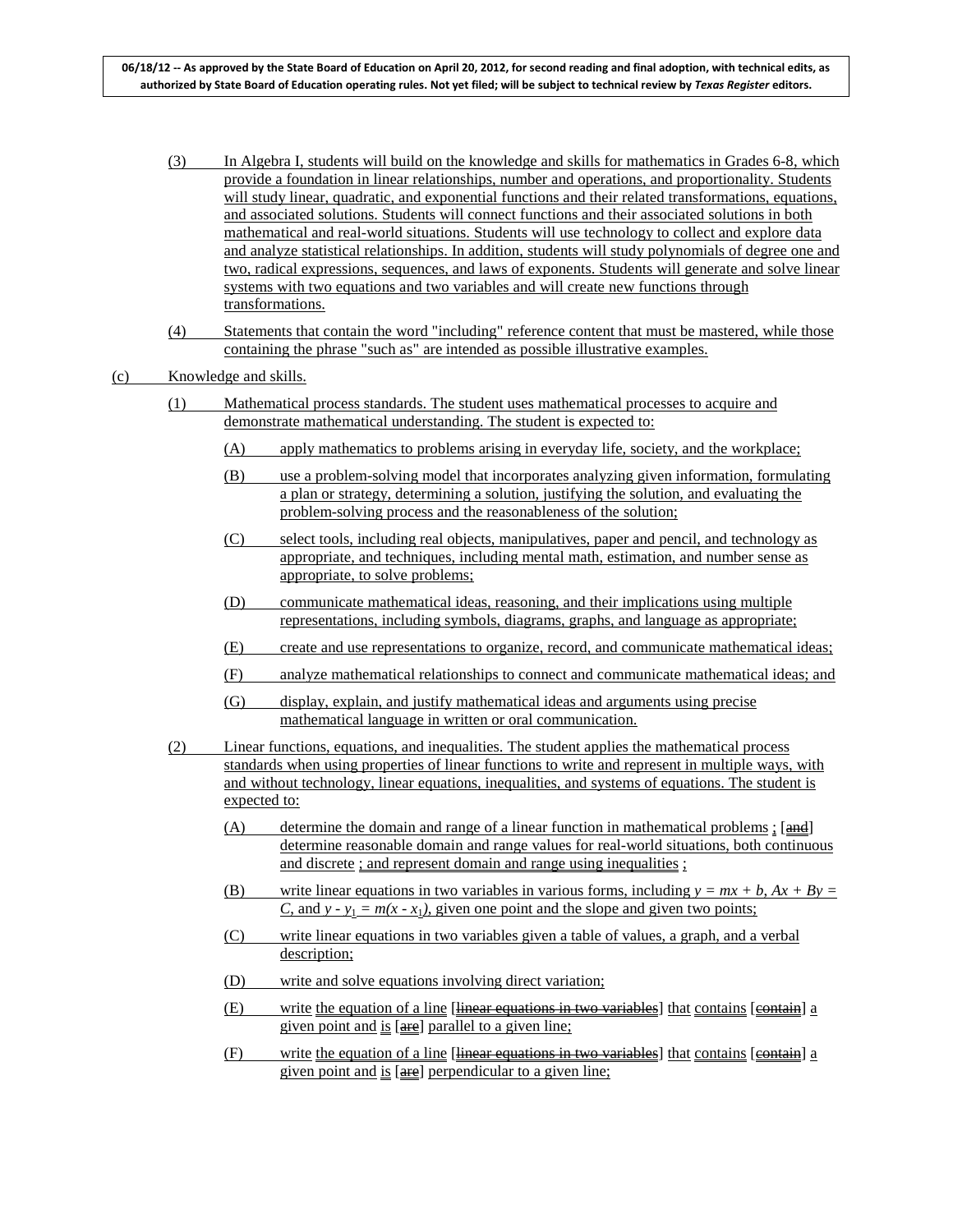- $\frac{1}{10}$  write an equation of a line [linear equations in two variables] that is [are] parallel or [and lines that are] perpendicular to the X or Y axis  $[x \text{ and to the } y \text{ axis}]$  and determine whether the slope of the line is [their slopes are] zero or undefined;
- (H) write linear inequalities in two variables given a table of values, a graph, and a verbal description; and
- (I) write systems of two linear equations given a table of values, a graph, and a verbal description.
- (3) Linear functions, equations, and inequalities. The student applies the mathematical process standards when using graphs of linear functions, key features, and related transformations to represent in multiple ways and solve, with and without technology, equations, inequalities, and systems of equations. The student is expected to:
	- (A) determine the slope of a line given a table of values, a graph, two points on the line, and an equation written in various forms, including  $y = mx + b$ ,  $Ax + By = C$ , and  $y - y_1 = 0$  $m(x - x_1)$ ;
	- (B) calculate the rate of change of a linear function represented tabularly, graphically,  $or$ </u> [and] algebraically in context of [over a specified interval within] mathematical and realworld problems;
	- (C) graph linear functions on the coordinate plane and identify key features, including *x*intercept, *y*-intercept, zeros, and slope, in mathematical and real-world problems;
	- (D) graph the solution set of linear inequalities in two variables on the coordinate plane;
	- (E) determine the effects on the graph of the parent function  $f(x) = x$  when  $f(x)$  is replaced by  $af(x)$ ,  $f(x) + d$ ,  $f(x - c)$ ,  $f(bx)$  for specific values of *a*, *b*, *c*, and *d*;
	- (F) graph systems of two linear equations in two variables on the coordinate plane and determine the solutions if they exist;
	- (G) estimate graphically the solutions to systems of two linear equations with two variables in real-world problems; and
	- (H) graph the solution set of systems of two linear inequalities in two variables on the coordinate plane.
- (4) Linear functions, equations, and inequalities. The student applies the mathematical process standards to formulate statistical relationships and evaluate their reasonableness based on realworld data. The student is expected to:
	- (A) calculate, using technology, the correlation coefficient between two quantitative variables and interpret this quantity as a measure of the strength of the linear association;
	- (B) compare and contrast association and causation in real-world problems; and
	- (C) write, with and without technology, linear functions that provide a reasonable fit to data to estimate solutions and make predictions for real-world problems.
- (5) Linear functions, equations, and inequalities. The student applies the mathematical process standards to solve, with and without technology, linear equations and evaluate the reasonableness of their solutions. The student is expected to:
	- (A) solve linear equations in one variable, including those for which the application of the distributive property is necessary and for which variables are included on both sides;
	- (B) solve linear inequalities in one variable, including those for which the application of the distributive property is necessary and for which variables are included on both sides; and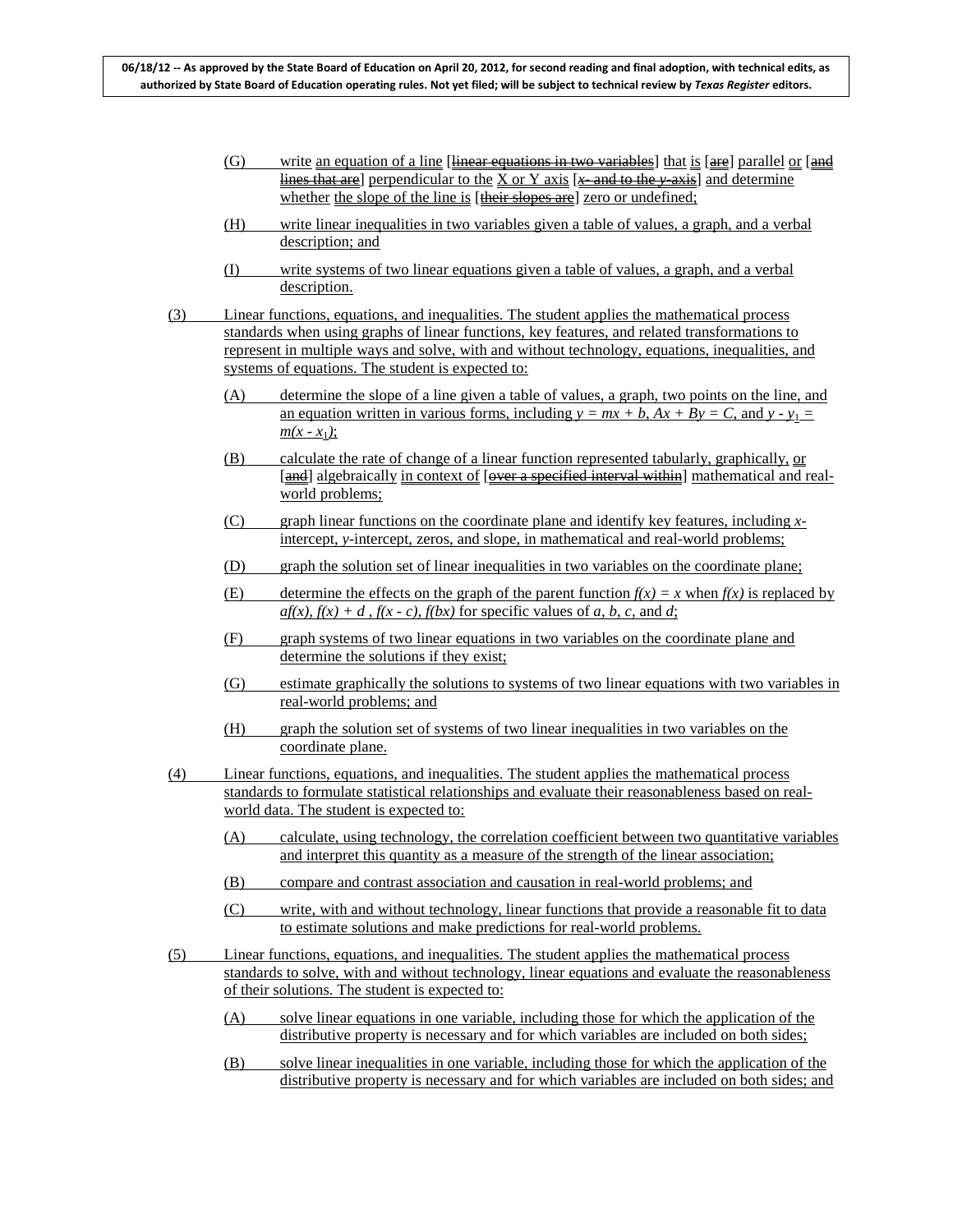- (C) solve [, using substitution and Gaussian elimination,] systems of two linear equations with two variables for mathematical and real-world problems.
- (6) Quadratic functions and equations. The student applies the mathematical process standards when using properties of quadratic functions to write and represent in multiple ways, with and without technology, quadratic equations. The student is expected to:
	- (A) determine the domain and range of quadratic functions and represent the domain and range using inequalities ;
	- (B) write equations of quadratic functions given the vertex and another point on the graph, write the equation in vertex form  $(f(x) = a(x - h)^2 + k)$ , and rewrite the equation from vertex form to standard form  $(f(x) = ax^2 + bx + c)$ ; and
	- (C) write quadratic functions when given real solutions and graphs of their related equations.
- (7) Quadratic functions and equations. The student applies the mathematical process standards when using graphs of quadratic functions and their related transformations to represent in multiple ways and determine, with and without technology, the solutions to equations. The student is expected to:
	- (A) graph quadratic functions on the coordinate plane and use the graph to identify key attributes, if possible, including *x*-intercept, *y*-intercept, zeros, maximum value, minimum values, vertex, and the equation of the axis of symmetry;
	- (B) describe the relationship between the linear factors of quadratic expressions and the zeros of their associated quadratic functions; and
	- (C) determine the effects on the graph of the parent function  $f(x) = x^2$  when  $f(x)$  is replaced by  $af(x)$ ,  $f(x) + d$ ,  $f(x - c)$ ,  $f(bx)$  for specific values of *a*, *b*, *c*, and *d*.
- (8) Quadratic functions and equations. The student applies the mathematical process standards to solve, with and without technology, quadratic equations and evaluate the reasonableness of their solutions. The student formulates statistical relationships and evaluates their reasonableness based on real-world data. The student is expected to:
	- (A) solve quadratic equations having real solutions by factoring, taking square roots, completing the square, and applying the quadratic formula; and
	- (B) write, using technology, quadratic functions that provide a reasonable fit to data to estimate solutions and make predictions for real-world problems.
- (9) Exponential functions and equations. The student applies the mathematical process standards when using properties of exponential functions and their related transformations to write, graph, and represent in multiple ways exponential equations and evaluate, with and without technology, the reasonableness of their solutions. The student formulates statistical relationships and evaluates their reasonableness based on real-world data. The student is expected to:
	- (A) determine the domain and range of exponential functions of the form  $f(x) = ab^x$  and represent the domain and range using inequalities ;
	- (B) interpret the meaning of the values of *a* and *b* in exponential functions of the form  $f(x) =$  $ab^x$  in real-world problems;
	- (C) write exponential functions in the form  $f(x) = ab^x$  (where *b* is a rational number) to describe problems arising from mathematical and real-world situations, including growth and decay;
	- (D) graph exponential functions that model growth and decay and identify key features, including *y*-intercept and asymptote [asymptotes] , in mathematical and real-world problems; and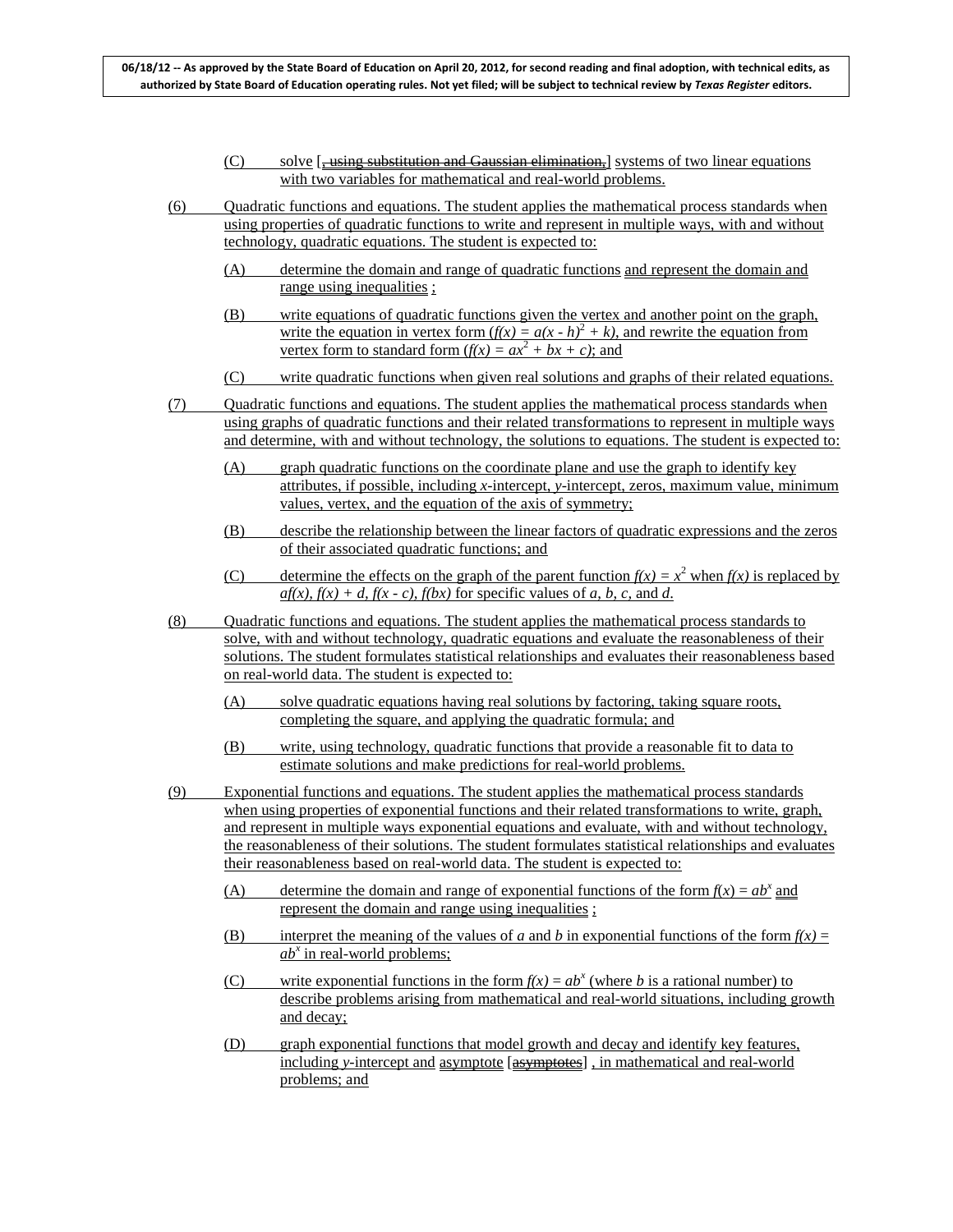- (E) write, using technology, exponential functions that provide a reasonable fit to data and make predictions for real-world problems.
- (10) Number and algebraic methods. The student applies the mathematical process standards and algebraic methods to rewrite in equivalent forms and perform operations on polynomial expressions. The student is expected to:
	- (A) add and subtract polynomials of degree one and degree two;
	- (B) multiply polynomials of degree one and degree two;
	- (C) determine the quotient of a polynomial of degree one and polynomial of degree two when divided by a polynomial of degree one and polynomial of degree two when the degree of the divisor does not exceed the degree of the dividend ;
	- (D) rewrite polynomial expressions of degree one and degree two in equivalent forms using the distributive property [such as rewriting  $(4x)(x - 2)$  as  $(4x)(x) - (4x)(2)$ , then writing the expression as  $4x^2$  - 8*x*, or  $4x^2$  - 8*x* to  $(4x)(x)$  -  $(4x)(2)$ , and then factoring the result as  $\frac{(4x)(x-2)}{x}$ ;
	- (E) factor, if possible, trinomials with real factors in the form  $ax^2 + bx + c$ , including perfect square trinomials of degree two; and
	- (F) decide if a binomial can be written as the difference of two squares and, if possible, use the structure of a difference of two squares to rewrite the binomial [such as rewriting the  $\frac{1}{2}$  expression  $49x^4 - y^4$  to  $(7x^2)^2 - (y^2)^2$  and then factoring the binomial as  $(7x^2 + y^2)(7x^2 - y^2)$ .
- (11) Number and algebraic methods. The student applies the mathematical process standards and algebraic methods to rewrite algebraic expressions into equivalent forms. The student is expected to:
	- (A) simplify numerical radical expressions involving square roots; and
	- (B) simplify numeric and algebraic expressions using the laws of exponents, including integral and rational exponents.
- (12) Number and algebraic methods. The student applies the mathematical process standards and algebraic methods to write, solve, analyze, and evaluate equations, relations, and functions. The student is expected to:
	- (A) decide whether relations represented verbally, tabularly, graphically, and symbolically define a function;
	- (B) evaluate functions, expressed in function notation, given one or more elements in their domains;
	- (C) identify terms of arithmetic and geometric sequences when the sequences are given in function form using [and given in] recursive processes [form] ;
	- (D) write a formula for the *n*<sup>th</sup> term of arithmetic and geometric sequences, given the value of several of their terms; and
	- (E) solve mathematic and scientific formulas, and other literal equations, for a specified variable.

### **§111.40. Algebra II, Adopted 2012 (One-Half to One Credit).**

- (a) General requirements. Students shall be awarded one-half to one credit for successful completion of this course. Prerequisite: Algebra I.
- (b) Introduction.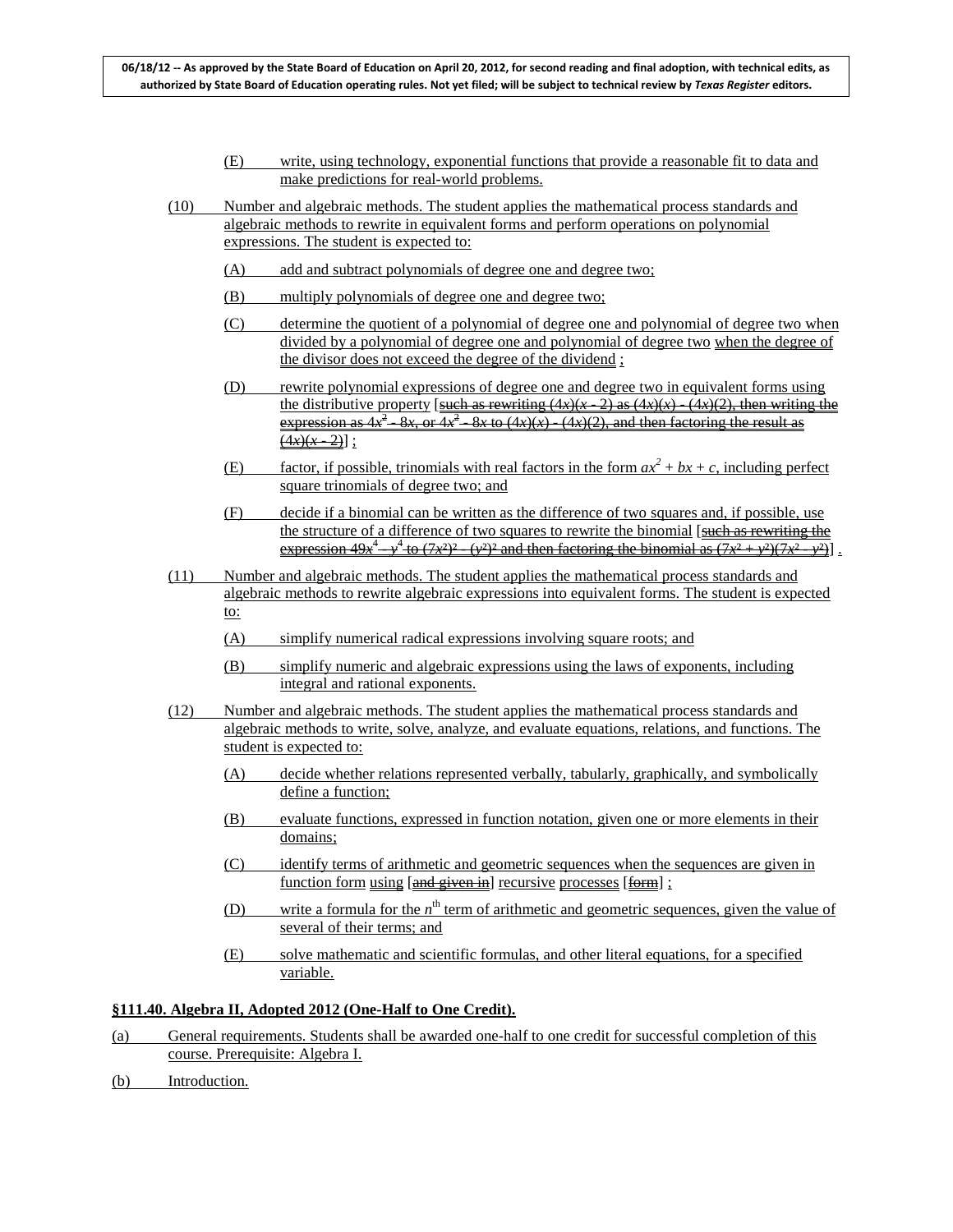- (1) The desire to achieve educational excellence is the driving force behind the Texas essential knowledge and skills for mathematics, guided by the college and career readiness standards. By embedding statistics, probability, and finance, while focusing on fluency and solid understanding, Texas will lead the way in mathematics education and prepare all Texas students for the challenges they will face in the 21st century.
- (2) The process standards describe ways in which students are expected to engage in the content. The placement of the process standards at the beginning of the knowledge and skills listed for each grade and course is intentional. The process standards weave the other knowledge and skills together so that students may be successful problem solvers and use mathematics efficiently and effectively in daily life. The process standards are integrated at every grade level and course. When possible, students will apply mathematics to problems arising in everyday life, society, and the workplace. Students will use a problem-solving model that incorporates analyzing given information, formulating a plan or strategy, determining a solution, justifying the solution, and evaluating the problem-solving process and the reasonableness of the solution. Students will select appropriate tools such as real objects, manipulatives, paper and pencil, and technology and techniques such as mental math, estimation, and number sense to solve problems. Students will effectively communicate mathematical ideas, reasoning, and their implications using multiple representations such as symbols, diagrams, graphs, and language. Students will use mathematical relationships to generate solutions and make connections and predictions. Students will analyze mathematical relationships to connect and communicate mathematical ideas. Students will display, explain, or justify mathematical ideas and arguments using precise mathematical language in written or oral communication.
- (3) In Algebra II, students will build on the knowledge and skills for mathematics in Kindergarten-Grade 8 and Algebra I. Students will broaden their knowledge of quadratic functions, exponential functions, and systems of equations. Students will study logarithmic, square root, cubic, cube root, absolute value, rational functions, and their related equations. Students will connect functions to their inverses and associated equations and solutions in both mathematical and real-world situations. In addition, students will extend their knowledge of data analysis and numeric and algebraic methods.
- (4) Statements that contain the word "including" reference content that must be mastered, while those containing the phrase "such as" are intended as possible illustrative examples.

- (1) Mathematical process standards. The student uses mathematical processes to acquire and demonstrate mathematical understanding. The student is expected to:
	- (A) apply mathematics to problems arising in everyday life, society, and the workplace;
	- (B) use a problem-solving model that incorporates analyzing given information, formulating a plan or strategy, determining a solution, justifying the solution, and evaluating the problem-solving process and the reasonableness of the solution;
	- (C) select tools, including real objects, manipulatives, paper and pencil, and technology as appropriate, and techniques, including mental math, estimation, and number sense as appropriate, to solve problems;
	- (D) communicate mathematical ideas, reasoning, and their implications using multiple representations, including symbols, diagrams, graphs, and language as appropriate;
	- (E) create and use representations to organize, record, and communicate mathematical ideas;
	- (F) analyze mathematical relationships to connect and communicate mathematical ideas; and
	- (G) display, explain, or justify mathematical ideas and arguments using precise mathematical language in written or oral communication.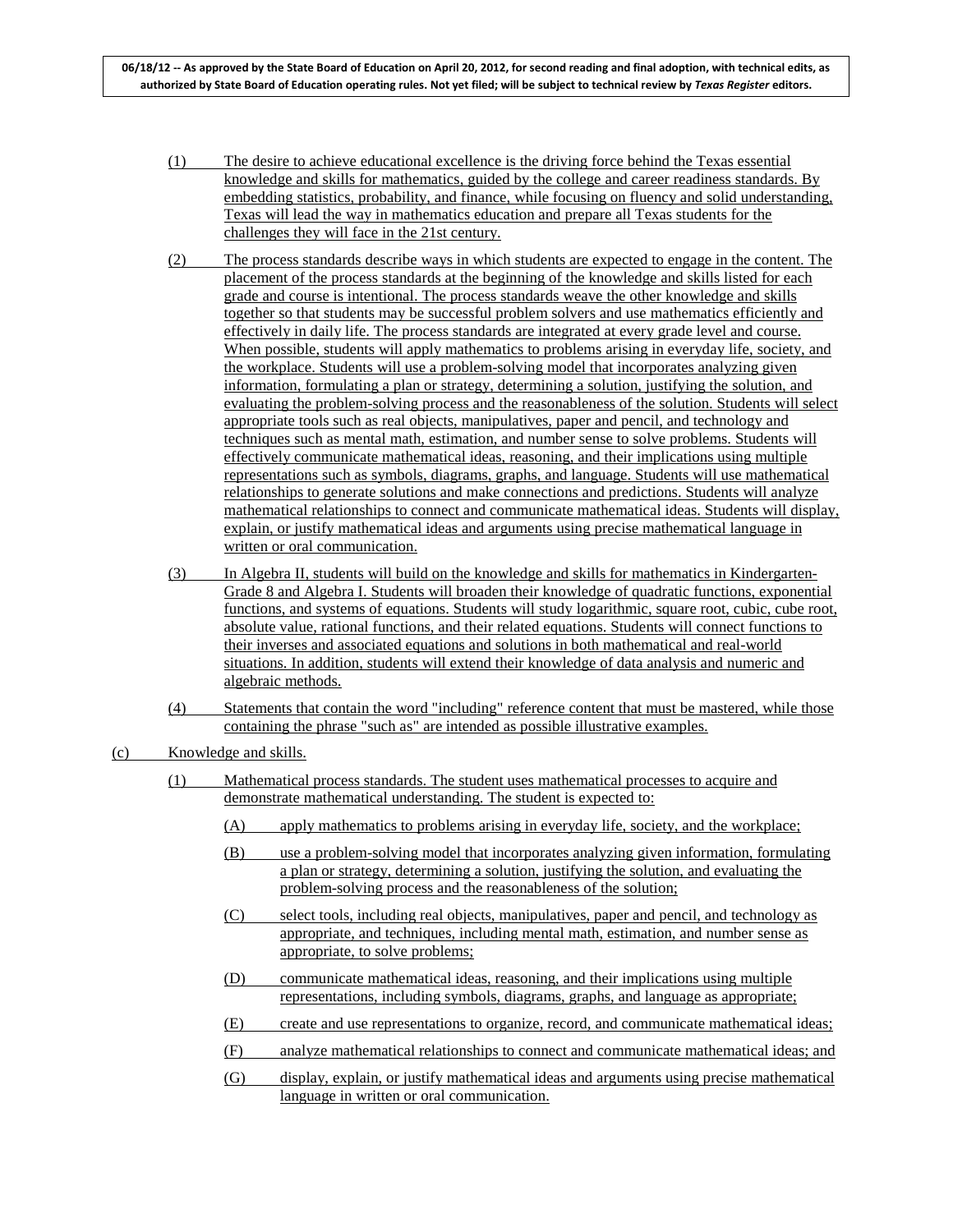- (2) Attributes of functions and their inverses. The student applies mathematical processes to understand that functions have distinct key attributes and understand the relationship between a function and its inverse. The student is expected to:
	- (A) graph the functions  $f(x) = \sqrt{x}$ ,  $f(x)=1/x$ ,  $f(x)=x^3$ ,  $f(x)=\sqrt[3]{x}$ ,  $f(x)=b^x$ ,  $f(x)=|x|$ , and  $f(x)=log_b(x)$  where *b* is 2, 10, and *e*, and, when applicable, analyze the key attributes such as domain, range, intercepts, symmetries, asymptotic behavior, and maximum [relative] maxima] and minimum [minima] given an interval;
	- (B) graph and write the inverse of a function using notation such as  $f^1(x)$ ;
	- (C) describe and analyze the relationship between a function and its inverse (quadratic and square root, logarithmic and exponential), including the restriction(s) [restrictions] on domain, which will restrict its range [domains and ranges] ; and
	- (D) use the composition of two functions, including the necessary restrictions on the domain, to determine if the functions are inverses of each other.
- (3) Systems of equations and inequalities. The student applies mathematical processes to formulate systems of equations and inequalities, use a variety of methods to solve, and analyze reasonableness of solutions. The student is expected to:
	- (A) formulate systems of equations, including systems consisting of three linear equations in three variables and systems consisting of two equations, the first linear and the second quadratic;
	- $(B)$  solve systems of three linear equations in three variables by using Gaussian [methods] such as] elimination, [using] technology with matrices, and substitution;
	- (C) solve, algebraically, systems of two equations in two variables consisting of a linear equation and a quadratic equation;
	- (D) determine the reasonableness of solutions to systems of a linear equation and a quadratic equation in two variables;
	- (E) formulate systems of at least two linear inequalities in two variables;
	- (F) solve systems of two or more linear inequalities in two variables; and
	- (G) determine possible solutions in the solution set of systems of two or more linear inequalities in two variables.
- (4) Quadratic and square root functions, equations, and inequalities. The student applies mathematical processes to understand that quadratic and square root functions , equations, and quadratic inequalities can be used to model situations, solve problems, and make predictions. The student is expected to:
	- (A) write the quadratic function given three specified points in the plane;
	- (B) write the equation of a parabola using given attributes, including vertex, focus, directrix, axis of symmetry, and direction of opening;
	- (C) determine the effect on the graph of  $f(x) = \sqrt{x}$  when  $f(x)$  is replaced by  $af(x)$ ,  $f(x) + d$ , *f(bx)*, and *f(x - c)* for specific positive and negative values of *a*, *b*, *c*, and *d*;
	- (D) transform a quadratic function  $f(x) = ax^2 + bx + c$  to the form  $f(x) = a(x h)^2 + k$ to identify the different attributes of *f(x)*;
	- (E) formulate quadratic and square root equations using technology given a table of data ;
	- (F) solve quadratic and square root equations;
	- (G) identify extraneous solutions of square root equations; and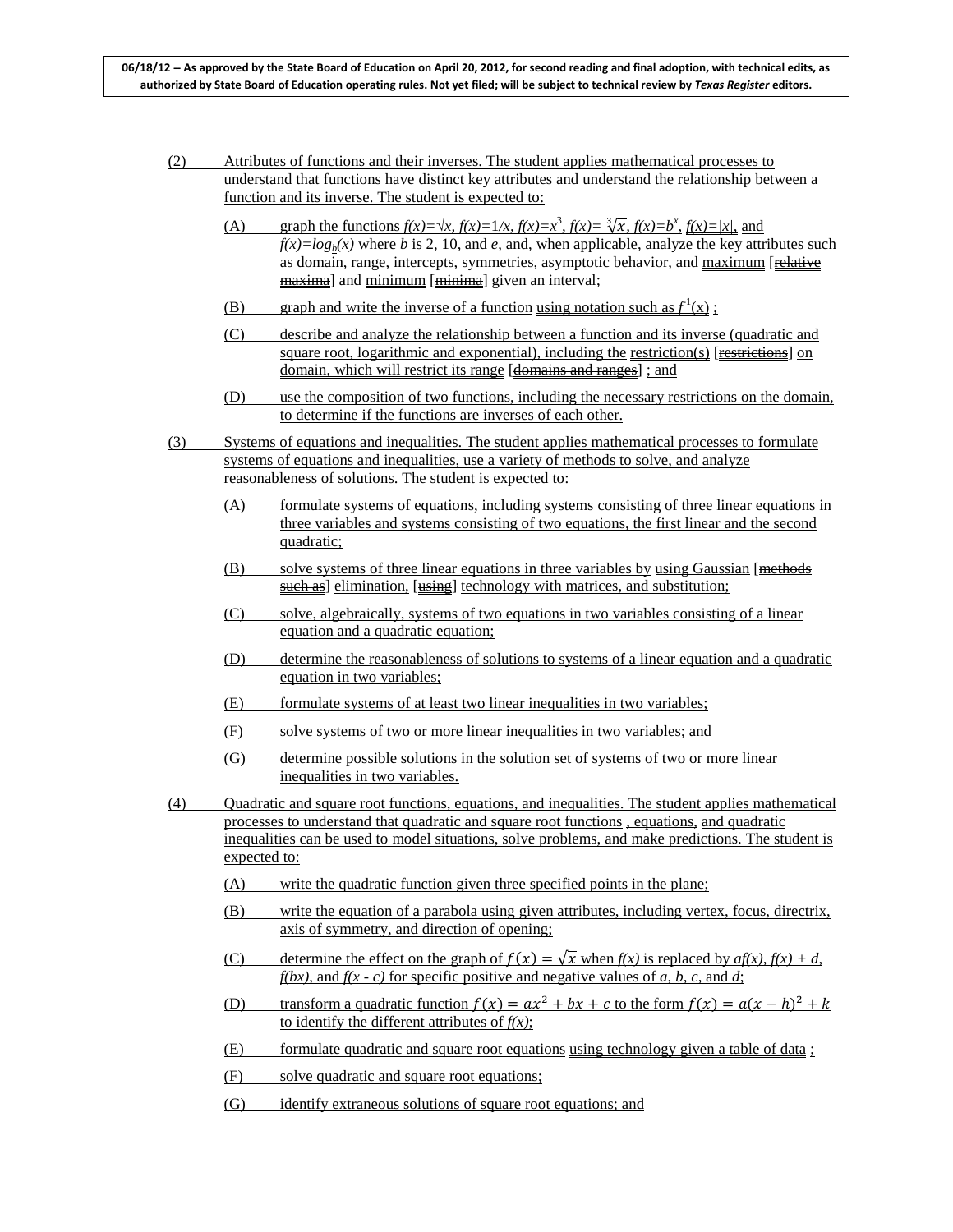- (H) solve quadratic inequalities.
- (5) Exponential and logarithmic functions and equations. The student applies mathematical processes to understand that exponential and logarithmic functions can be used to model situations and solve problems. The student is expected to:
	- (A) determine the effects on the key attributes on the graphs of  $f(x) = b^x$  and  $f(x) = log_b(x)$ where *b* is 2, 10, and *e* when  $f(x)$  is replaced by  $af(x)$ ,  $f(x) + d$ , and  $f(x - c)$  for specific positive and negative real values of *a, c,* and *d*;
	- (B) formulate exponential and logarithmic equations that model real-world situations , including exponential relationships written in recursive notation ;
	- (C) rewrite exponential equations as their corresponding logarithmic equations and logarithmic equations as their corresponding exponential equations;
	- (D) solve exponential equations of the form  $y = ab^x$  where *a* is a nonzero real number and *b* is greater than zero and not equal to one and single logarithmic equations having [ $\frac{have}{have}$ ] real solutions; and
	- (E) determine the reasonableness of a solution to a logarithmic equation.
- (6) Cubic, cube root, absolute value and rational functions, equations, and inequalities. The student applies mathematical processes to understand that cubic, cube root, absolute value and rational functions, equations, and inequalities can be used to model situations, solve problems, and make predictions. The student is expected to:
	- (A) analyze the effect on the graphs of  $f(x) = x^3$  and  $f(x) = \sqrt[3]{x}$  when  $f(x)$  is replaced by *af(x), f(bx), f(x - c), and f(x) + <i>d* for specific positive and negative real values of *a, b, c,* and *d*;
	- (B) solve cube root equations that have real roots ;
	- (C) analyze the effect on the graphs of  $f(x) = |x|$  when  $f(x)$  is replaced by  $af(x)$ ,  $f(bx)$ ,  $f(x-c)$ , and  $f(x) + d$  for specific positive and negative real values of *a, b, c,* and *d*;
	- (D) formulate absolute value linear equations  $[\frac{that \text{ model real world situations}}{in \text{]}}$ ;
	- (E) solve absolute value linear equations;
	- (F) solve absolute value linear inequalities;
	- (G) analyze the effect on the graphs of  $f(x) = \frac{1}{x}$  when  $f(x)$  is replaced by  $af(x)$ ,  $f(bx)$ ,  $f(x-c)$ , and  $f(x) + d$  for specific positive and negative real values of *a, b, c, and d;*
	- (H) formulate rational equations that model real-world situations;
	- (I) solve rational equations that have real solutions;
	- (J) determine the reasonableness of a solution to a rational equation;
	- (K) determine the asymptotic restrictions on the domain of a rational function and represent domain and range using interval notation, inequalities, and set notation ; and
	- (L) formulate and solve equations involving inverse variation.
- (7) Number and algebraic methods. The student applies mathematical processes to simplify and perform operations on expressions and to solve equations. The student is expected to:
	- (A) add, subtract, and multiply complex numbers;
	- (B) add, subtract, and multiply polynomials;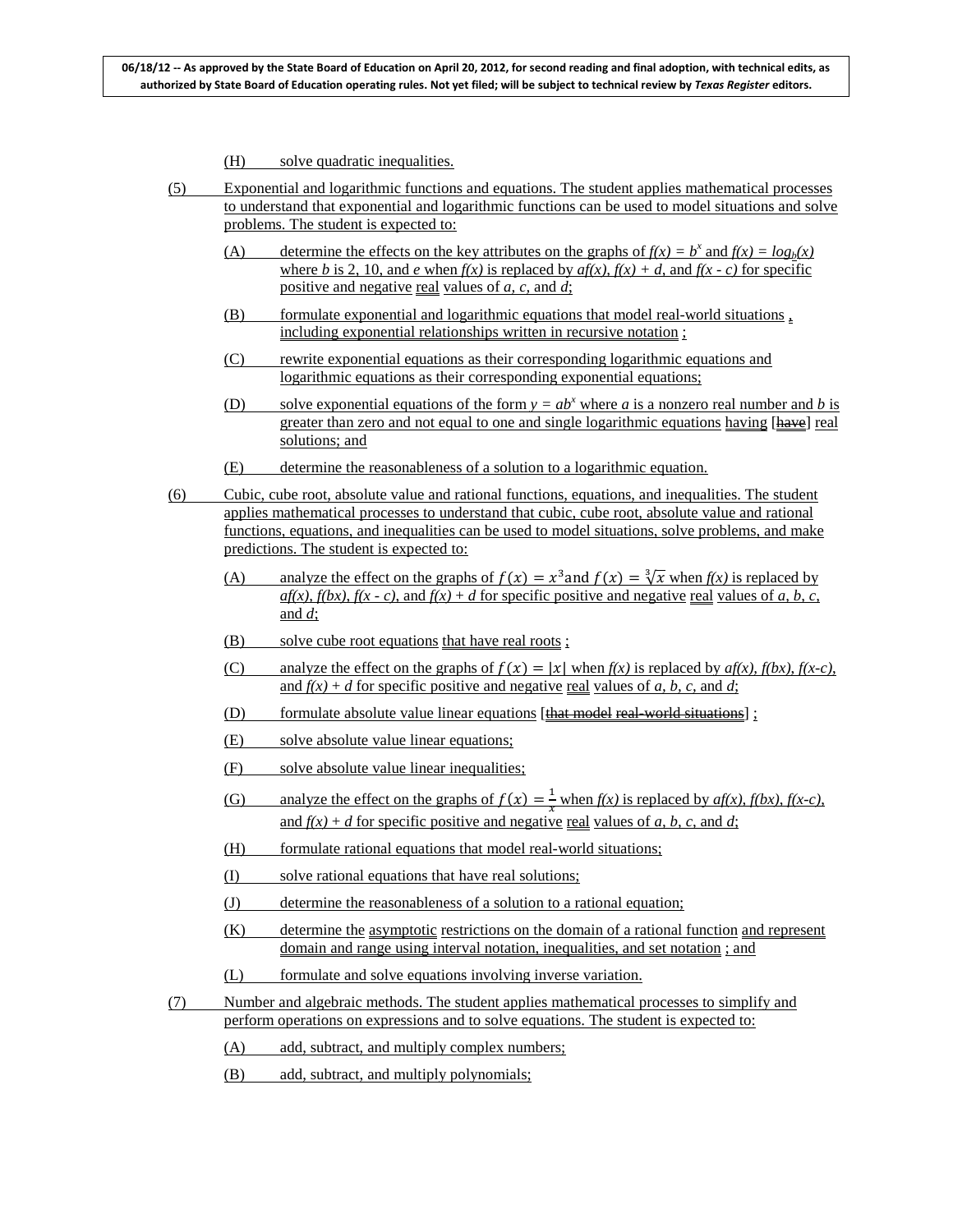- (C) determine the quotient of a polynomial of degree three and of degree four when divided by a polynomial of degree one and of degree two;
- (D) determine the linear factors of a polynomial function of degree three and of degree four using algebraic methods [such as the Remainder Theorem] ;
- (E) determine linear and quadratic factors of a polynomial expression of degree three and of degree four, including factoring the sum and difference of two cubes and factoring by grouping;
- (F) determine the sum, difference, product, and quotient of rational expressions with integral exponents of degree one and of degree two;
- (G) rewrite radical expressions that contain variables to equivalent forms;
- (H) solve equations involving rational exponents; and
- (I) write the domain and range of a function in interval notation , inequalities, and set notation.
- (8) Data. The student applies mathematical processes to analyze data, select appropriate models, write corresponding functions, and make predictions. The student is expected to:
	- (A) analyze data to select the appropriate model from among linear, quadratic, and exponential models;
	- (B) use regression methods available through technology to write a linear function, a quadratic function, and an exponential function from a given set of data; and
	- (C) predict and make decisions and critical judgments from a given set of data using linear, quadratic, and exponential models.

# **§111.41. Geometry, Adopted 2012 (One Credit).**

- (a) General requirements. Students shall be awarded one credit for successful completion of this course. Prerequisite: Algebra I.
- (b) Introduction.
	- (1) The desire to achieve educational excellence is the driving force behind the Texas essential knowledge and skills for mathematics, guided by the college and career readiness standards. By embedding statistics, probability, and finance, while focusing on fluency and solid understanding, Texas will lead the way in mathematics education and prepare all Texas students for the challenges they will face in the 21st century.
	- (2) The process standards describe ways in which students are expected to engage in the content. The placement of the process standards at the beginning of the knowledge and skills listed for each grade and course is intentional. The process standards weave the other knowledge and skills together so that students may be successful problem solvers and use mathematics efficiently and effectively in daily life. The process standards are integrated at every grade level and course. When possible, students will apply mathematics to problems arising in everyday life, society, and the workplace. Students will use a problem-solving model that incorporates analyzing given information, formulating a plan or strategy, determining a solution, justifying the solution, and evaluating the problem-solving process and the reasonableness of the solution. Students will select appropriate tools such as real objects, manipulatives, paper and pencil, and technology and techniques such as mental math, estimation, and number sense to solve problems. Students will effectively communicate mathematical ideas, reasoning, and their implications using multiple representations such as symbols, diagrams, graphs, and language. Students will use mathematical relationships to generate solutions and make connections and predictions. Students will analyze mathematical relationships to connect and communicate mathematical ideas. Students will display,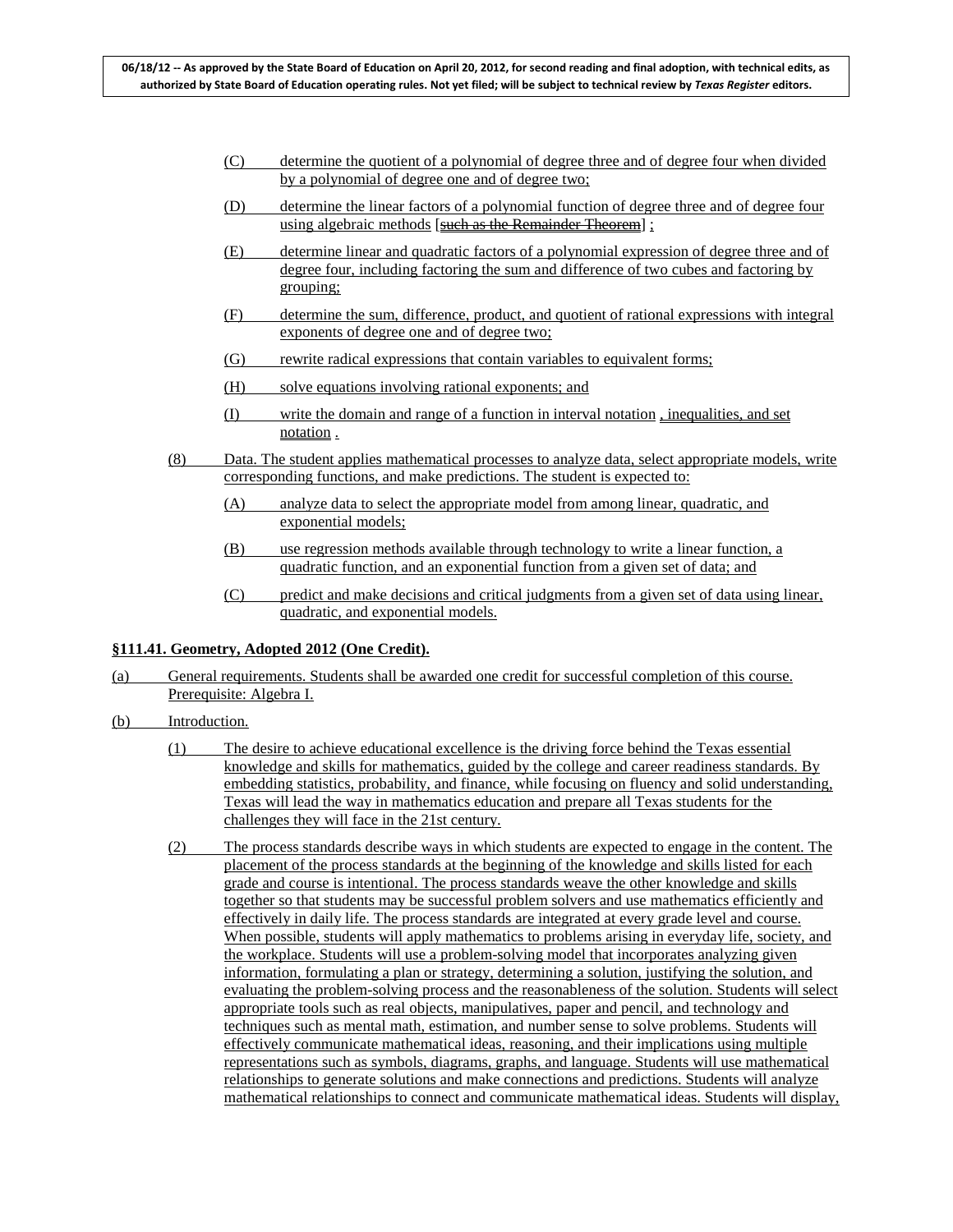explain, or justify mathematical ideas and arguments using precise mathematical language in written or oral communication.

- (3) In Geometry, students will build on the knowledge and skills for mathematics in Kindergarten-Grade 8 and Algebra I to strengthen their mathematical reasoning skills in geometric contexts. Within the course, students will begin to focus on more precise terminology, symbolic representations, and the development of proofs. Students will explore concepts covering coordinate and transformational geometry; logical argument and constructions; proof and congruence; similarity, proof, and trigonometry; two- and three-dimensional figures; circles; and probability. Students will connect previous knowledge from Algebra I to Geometry through the coordinate and transformational geometry strand. In the logical arguments and constructions strand, students are expected to create formal constructions using a straight edge and compass. Though this course is primarily Euclidean geometry, students should complete the course with an understanding that non-Euclidean geometries exist. In proof and congruence, students will use deductive reasoning to justify, prove and apply theorems about geometric figures. Throughout the standards, the term "prove" means a formal proof to be shown in a paragraph, a flow chart, or twocolumn formats. Proportionality is the unifying component of the similarity, proof, and trigonometry strand. Students will use their proportional reasoning skills to prove and apply theorems and solve problems in this strand. The two- and three-dimensional figure strand focuses on the application of formulas in multi-step situations since students have developed background knowledge in two- and three-dimensional figures. Using patterns to identify geometric properties, students will apply theorems about circles to determine relationships between special segments and angles in circles. Due to the emphasis of probability and statistics in the college and career readiness standards, standards dealing with probability have been added to the geometry curriculum to ensure students have proper exposure to these topics before pursuing their postsecondary education.
- (4) These standards are meant to provide clarity and specificity in regards to the content covered in the high school geometry course. These standards are not meant to limit the methodologies used to convey this knowledge to students. Though the standards are written in a particular order, they are not necessarily meant to be taught in the given order. In the standards, the phrase "to solve problems" includes both contextual and non-contextual problems unless specifically stated.
- (5) Statements that contain the word "including" reference content that must be mastered, while those containing the phrase "such as" are intended as possible illustrative examples.

- (1) Mathematical process standards. The student uses mathematical processes to acquire and demonstrate mathematical understanding. The student is expected to:
	- (A) apply mathematics to problems arising in everyday life, society, and the workplace;
	- (B) use a problem-solving model that incorporates analyzing given information, formulating a plan or strategy, determining a solution, justifying the solution, and evaluating the problem-solving process and the reasonableness of the solution;
	- (C) select tools, including real objects, manipulatives, paper and pencil, and technology as appropriate, and techniques, including mental math, estimation, and number sense as appropriate, to solve problems;
	- (D) communicate mathematical ideas, reasoning, and their implications using multiple representations, including symbols, diagrams, graphs, and language as appropriate;
	- (E) create and use representations to organize, record, and communicate mathematical ideas;
	- (F) analyze mathematical relationships to connect and communicate mathematical ideas; and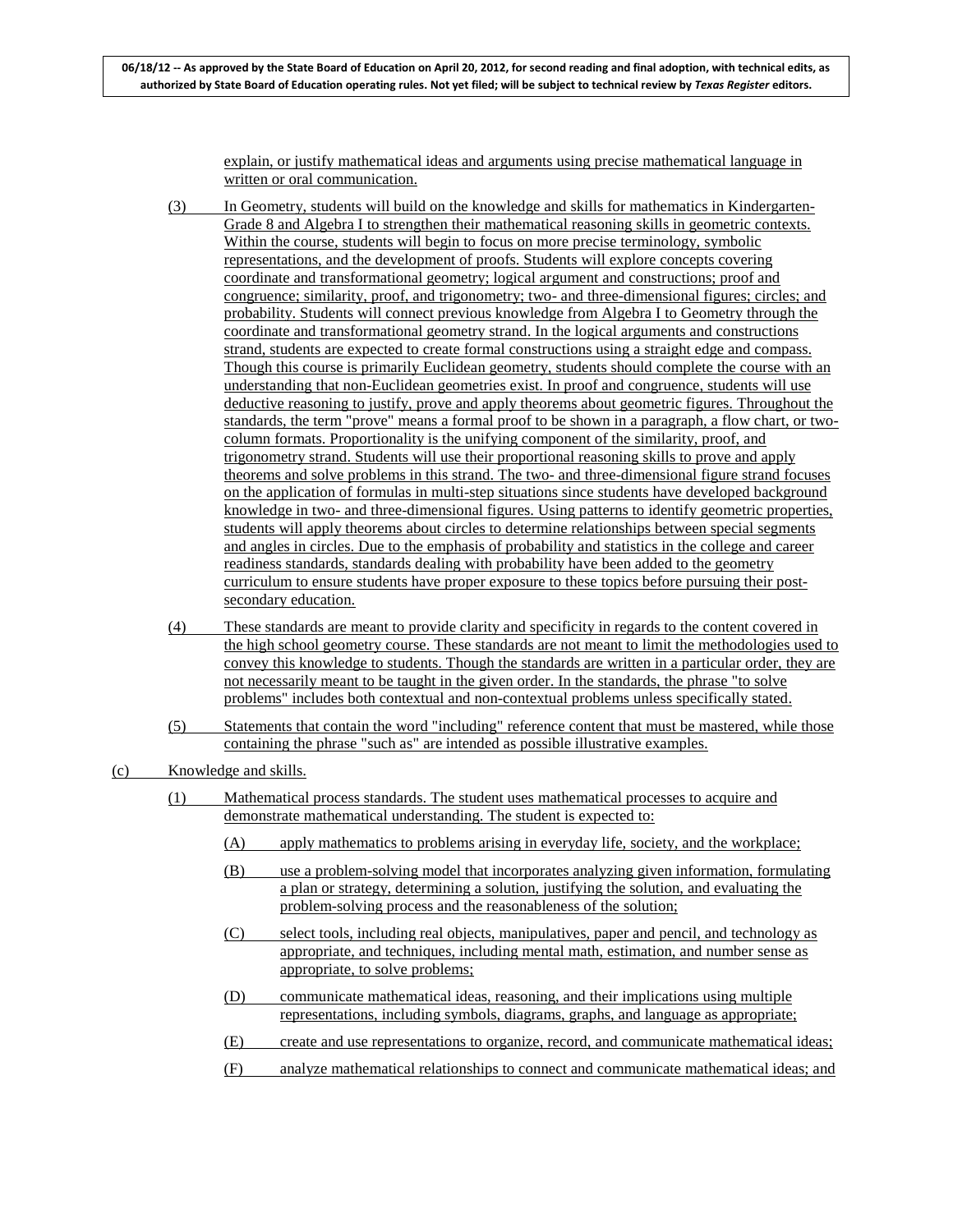- (G) display, explain, and justify mathematical ideas and arguments using precise mathematical language in written or oral communication.
- (2) Coordinate and transformational geometry. The student uses the process skills to understand the connections between algebra and geometry and uses the one- and two-dimensional coordinate systems to verify geometric conjectures. The student is expected to:
	- (A) determine the coordinates of a point that is a given fractional distance less than one from one end of a line segment to the other in one- and two-dimensional coordinate systems, including finding the midpoint;
	- (B) derive and use the distance, slope, and midpoint formulas to verify geometric relationships, including congruence of segments and parallelism or perpendicularity of pairs of lines; and
	- (C) determine an equation of a line parallel or perpendicular to a given line that passes through a given point.
- (3) Coordinate and transformational geometry. The student uses the process skills to generate and describe rigid transformations (translation, reflection, and rotation) and non-rigid transformations (dilations that preserve similarity and reductions and enlargements that do not preserve similarity). The student is expected to:
	- (A) describe and perform transformations of figures in a plane using coordinate notation  $[\frac{\text{such as } (x, y) \rightarrow (x, y)}{\text{}}]$ ;
	- (B) determine the image or pre-image of a given two-dimensional figure under a composition of rigid transformations, a composition of non-rigid transformations, and a composition of both, including dilations where the center can be any point in the plane;
	- (C) identify the sequence of transformations that will carry a given pre-image onto an image on and off the coordinate plane; and
	- (D) identify and distinguish between reflectional and rotational symmetry in a plane figure.
- (4) Logical argument and constructions. The student uses the process skills with deductive [inductive] reasoning to understand geometric relationships. The student is expected to:
	- (A) distinguish between undefined terms, definitions, postulates, conjectures, and theorems;
	- (B) identify and determine the validity of the converse, inverse, and contrapositive of a conditional statement and recognize the connection between a biconditional statement and a true conditional statement with a true converse;
	- (C) verify that a conjecture is false using a counterexample; and
	- (D) compare geometric relationships between Euclidean and spherical geometries, including parallel lines and the sum of the angles in a triangle.
- (5) Logical argument and constructions. The student uses constructions to validate conjectures about geometric figures. The student is expected to:
	- (A) investigate patterns to make conjectures about geometric relationships, including angles formed by parallel lines cut by a transversal, criteria required for triangle congruence, special segments of triangles, diagonals of quadrilaterals, interior and exterior angles of polygons, and special segments and angles of circles choosing from a variety of tools [such as compass and straightedge, paper folding, and dynamic geometric software] ;
	- (B) construct congruent segments, congruent angles, a segment bisector, an angle bisector, perpendicular lines, the perpendicular bisector of a line segment, and a line parallel to a given line through a point not on a line using a compass and a straightedge;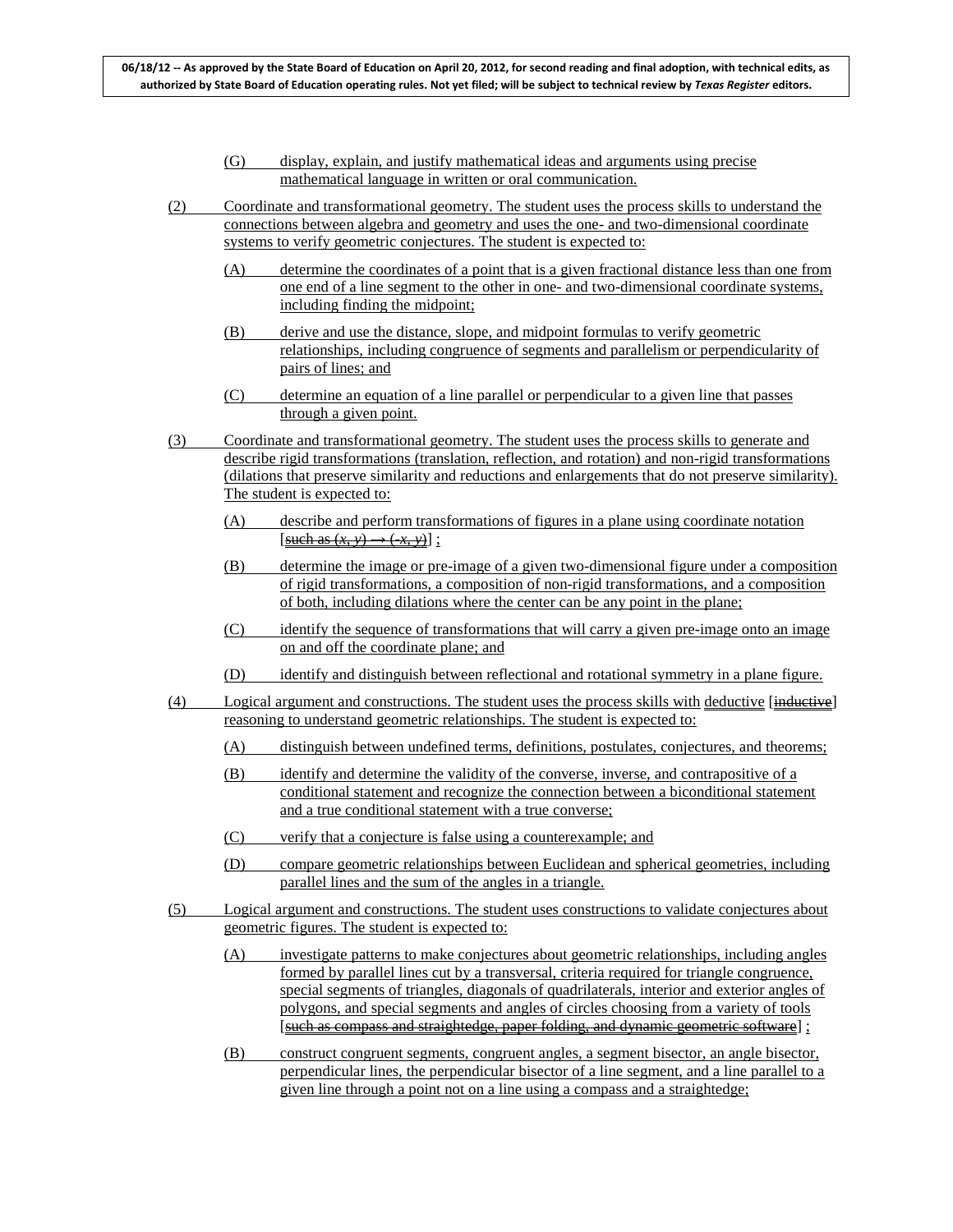- (C) use the constructions of congruent segments, congruent angles, angle bisectors, and perpendicular bisectors to make conjectures about geometric relationships; and
- (D) verify the Triangle Inequality theorem using constructions and apply the theorem to solve problems.
- (6) Proof and congruence. The student uses the process skills with deductive reasoning to prove and apply theorems by using a variety of methods such as coordinate, transformational, and axiomatic and formats such as two-column, paragraph, and flow chart. The student is expected to:
	- (A) verify [prove] theorems about angles formed by the intersection of lines and line segments, including vertical angles, and angles formed by parallel lines cut by a transversal [,] and prove equidistance between the endpoints of a segment and points on its perpendicular bisector [,] and apply these relationships to solve problems;
	- (B) prove two triangles are congruent by applying the Side-Angle-Side, Angle-Side-Angle, Side-Side-Side, Angle-Angle-Side, and Hypotenuse-Leg congruence conditions;
	- (C) apply the definition of congruence, in terms of rigid transformations, to identify congruent figures and their corresponding sides and angles;
	- (D) verify [prove] theorems about the relationships in triangles, including proof of the Pythagorean Theorem, the sum of interior angles, base angles of isosceles triangles, midsegments, and medians, and apply these relationships to solve problems; and
	- (E) prove a quadrilateral is a parallelogram, rectangle, square, or rhombus using opposite sides, opposite angles, or diagonals and apply these relationships to solve problems.
- (7) Similarity, proof, and trigonometry. The student uses the process skills in applying similarity to solve problems. The student is expected to:
	- (A) apply the definition of similarity in terms of a dilation to identify similar figures and their proportional sides and the congruent corresponding angles; and
	- (B) apply the Angle-Angle criterion to verify similar triangles and apply the proportionality of the corresponding sides to solve problems.
- (8) Similarity, proof, and trigonometry. The student uses the process skills with deductive reasoning to prove and apply theorems by using a variety of methods such as coordinate, transformational, and axiomatic and formats such as two-column, paragraph, and flow chart. The student is expected to:
	- (A) prove theorems about similar triangles, including the Triangle Proportionality theorem, and apply these theorems to solve problems; and
	- (B) identify and apply the relationships that exist when an altitude is drawn to the hypotenuse of a right triangle, including the geometric mean, to solve problems.
- (9) Similarity, proof, and trigonometry. The student uses the process skills to understand and apply relationships in right triangles. The student is expected to:
	- (A) determine the lengths of sides and measures of angles in a right triangle by applying the trigonometric ratios sine, cosine, and tangent to solve problems; and
	- (B) apply the relationships in special right triangles 30º-60º-90º and 45º-45º-90º and the Pythagorean theorem, including Pythagorean triples, to solve problems.
- (10) Two-dimensional and three-dimensional figures. The student uses the process skills to recognize characteristics and dimensional changes of two- and three-dimensional figures. The student is expected to: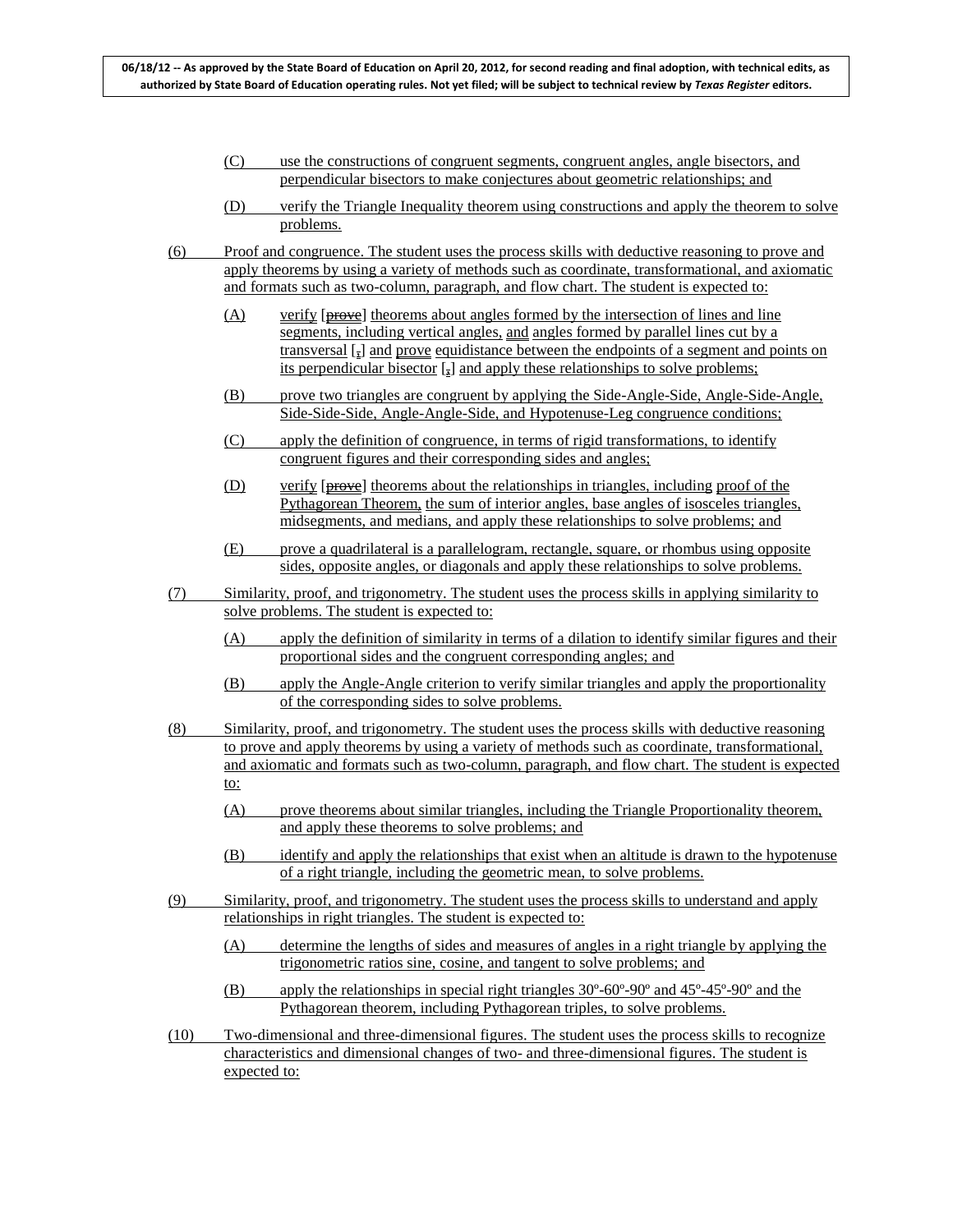- (A) identify the shapes of two-dimensional cross-sections of prisms, pyramids, cylinders, cones, and spheres and identify three-dimensional objects generated by rotations of twodimensional shapes; and
- (B) determine and describe how changes in the linear dimensions of a shape affect its perimeter, area, surface area, or volume, including proportional and non-proportional dimensional change.
- (11) Two-dimensional and three-dimensional figures. The student uses the process skills in the application of formulas to determine measures of two- and three-dimensional figures. The student is expected to:
	- (A) apply the formula for the area of regular polygons to solve problems using appropriate units of measure;
	- (B) determine the area of composite two-dimensional figures comprised of a combination of triangles, parallelograms, trapezoids, kites, regular polygons, or sectors of circles to solve problems using appropriate units of measure;
	- (C) apply the formulas for the total and lateral surface area of three-dimensional figures, including prisms, pyramids, cones, cylinders, spheres, and composite figures, to solve problems using appropriate units of measure; and
	- (D) apply the formulas for the volume of three-dimensional figures, including prisms, pyramids, cones, cylinders, spheres, and composite figures, to solve problems using appropriate units of measure.
- (12) Circles. The student uses the process skills to understand geometric relationships and apply theorems and equations about circles. The student is expected to:
	- (A) apply theorems about circles, including relationships among angles, radii, chords, tangents, and secants, to solve non-contextual problems;
	- (B) apply the proportional relationship between the measure of an arc length of a circle and the circumference of the circle to solve problems;
	- (C) apply the proportional relationship between the measure of the area of a sector of a circle and the area of the circle to solve problems;
	- (D) describe radian measure of an angle as the ratio of the length of an arc intercepted by a central angle and the radius of the circle; and
	- (E) show that the equation of a circle with center at the origin and radius *r* is  $x^2 + y^2 = r^2$  and determine the equation for the graph of a circle with radius *r* and center  $(h, k)$ ,  $(x - h)^2 +$  $(y - k)^2 = r^2$ .
- (13) Probability. The student uses the process skills to understand probability in real-world situations and how to apply independence and dependence of events. The student is expected to:
	- (A) develop strategies to use permutations and combinations to solve contextual problems;
	- (B) determine probabilities based on area to solve contextual problems;
	- (C) identify whether two events are independent and compute the probability of the two events occurring together with or without replacement;
	- (D) apply conditional probability in contextual problems; and
	- (E) apply independence in contextual problems.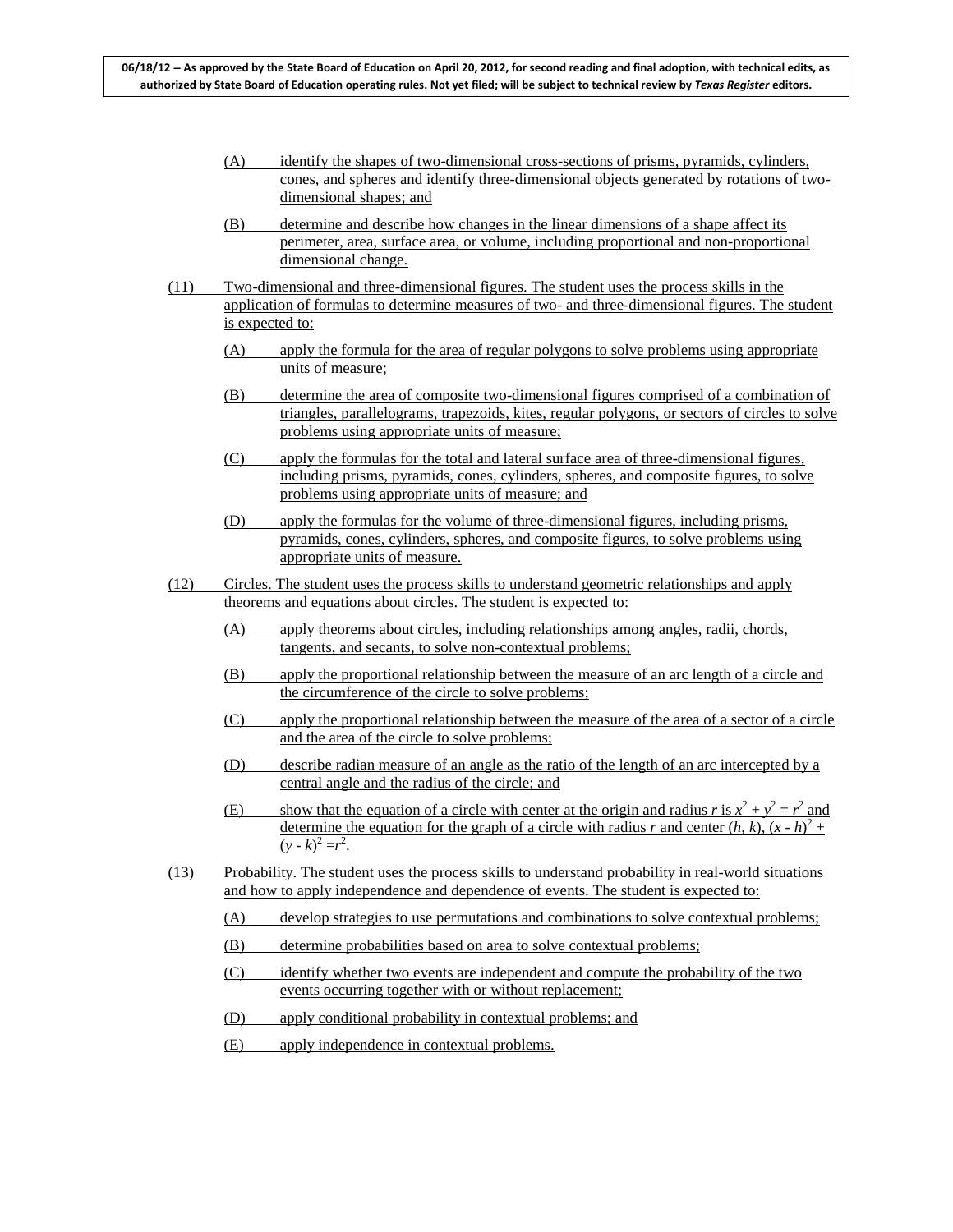# **§111.42. Precalculus, Adopted 2012 (One-Half to One Credit).**

- (a) General requirements. Students shall be awarded one-half to one credit for successful completion of this course. Prerequisites: Algebra I, Geometry, and Algebra II.
- (b) Introduction.
	- (1) The desire to achieve educational excellence is the driving force behind the Texas essential knowledge and skills for mathematics, guided by the college and career readiness standards. By embedding statistics, probability, and finance, while focusing on fluency and solid understanding, Texas will lead the way in mathematics education and prepare all Texas students for the challenges they will face in the 21st century.
	- (2) The process standards describe ways in which students are expected to engage in the content. The placement of the process standards at the beginning of the knowledge and skills listed for each grade and course is intentional. The process standards weave the other knowledge and skills together so that students may be successful problem solvers and use mathematics efficiently and effectively in daily life. The process standards are integrated at every grade level and course. When possible, students will apply mathematics to problems arising in everyday life, society, and the workplace. Students will use a problem-solving model that incorporates analyzing given information, formulating a plan or strategy, determining a solution, justifying the solution, and evaluating the problem-solving process and the reasonableness of the solution. Students will select appropriate tools such as real objects, manipulatives, paper and pencil, and technology and techniques such as mental math, estimation, and number sense to solve problems. Students will effectively communicate mathematical ideas, reasoning, and their implications using multiple representations such as symbols, diagrams, graphs, and language. Students will use mathematical relationships to generate solutions and make connections and predictions. Students will analyze mathematical relationships to connect and communicate mathematical ideas. Students will display, explain, or justify mathematical ideas and arguments using precise mathematical language in written or oral communication.
	- (3) Precalculus is the preparation for calculus. The course approaches topics from a function point of view, where appropriate, and is designed to strengthen and enhance conceptual understanding and mathematical reasoning used when modeling and solving mathematical and real-world problems. Students systematically work with functions and their multiple representations. The study of Precalculus deepens students' mathematical understanding and fluency with algebra and trigonometry and extends their ability to make connections and apply concepts and procedures at higher levels. Students investigate and explore mathematical ideas, develop multiple strategies for analyzing complex situations, and use technology to build understanding, make connections between representations, and provide support in solving problems.
	- (4) Statements that contain the word "including" reference content that must be mastered, while those containing the phrase "such as" are intended as possible illustrative examples.
- (c) Knowledge and skills.
	- (1) Mathematical process standards. The student uses mathematical processes to acquire and demonstrate mathematical understanding. The student is expected to:
		- (A) apply mathematics to problems arising in everyday life, society, and the workplace;
		- (B) use a problem-solving model that incorporates analyzing given information, formulating a plan or strategy, determining a solution, justifying the solution, and evaluating the problem-solving process and the reasonableness of the solution;
		- (C) select tools, including real objects, manipulatives, paper and pencil, and technology as appropriate, and techniques, including mental math, estimation, and number sense as appropriate, to solve problems;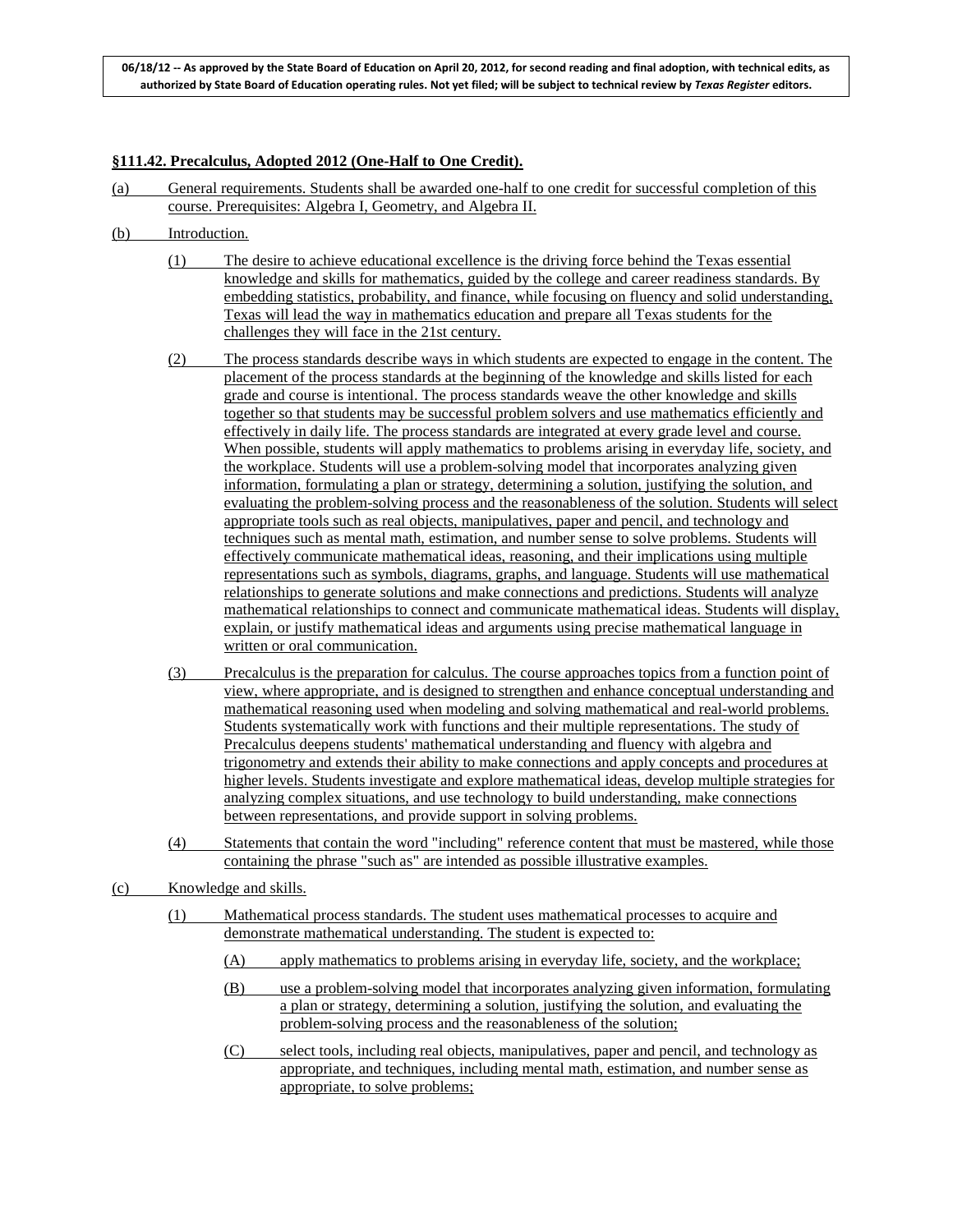- (D) communicate mathematical ideas, reasoning, and their implications using multiple representations, including symbols, diagrams, graphs, and language as appropriate;
- (E) create and use representations to organize, record, and communicate mathematical ideas;
- (F) analyze mathematical relationships to connect and communicate mathematical ideas; and
- (G) display, explain, and justify mathematical ideas and arguments using precise mathematical language in written or oral communication.
- (2) Functions. The student uses process standards in mathematics to explore, describe, and analyze the attributes of functions. The student makes connections between multiple representations of functions and algebraically constructs new functions. The student analyzes and uses functions to model real-world problems. The student is expected to:
	- (A) use the composition of two functions to model and solve real-world problems;
	- (B) demonstrate that function composition is not always commutative;
	- (C) represent a given function as a composite function of two or more functions;
	- (D) describe symmetry of graphs of even and odd functions;
	- (E) determine an inverse function, when it exists, for a given function over its domain or a subset of its domain and represent the inverse using multiple representations;
	- (F) graph exponential, logarithmic, rational, polynomial, power, trigonometric, inverse trigonometric, and piecewise defined functions, including step functions;
	- (G) graph functions, including exponential, logarithmic, sine, cosine, rational, polynomial, and power functions and their transformations, including  $af(x)$ ,  $f(x) + d$ ,  $f(x - c)$ ,  $f(bx)$  for specific values of *a*, *b*, *c*, and *d*, in mathematical and real-world problems;
	- (H) graph arcsin *x* and arccos *x* and describe the limitations on the domain;
	- (I) determine and analyze the key features of exponential, logarithmic, rational, polynomial, power, trigonometric, inverse trigonometric, and piecewise defined functions, including step functions such as domain, range, symmetry, relative maximum, relative minimum, zeros, asymptotes, and intervals over which the function is increasing or decreasing;
	- (J) analyze and describe end behavior of functions, including exponential, logarithmic, rational, polynomial, and power functions, using infinity notation to communicate this characteristic in mathematical and real-world problems;
	- (K) analyze characteristics of rational functions and the behavior of the function around the asymptotes, including horizontal, vertical, and oblique asymptotes;
	- (L) determine various types of discontinuities in the interval  $(-\infty, \infty)$  as they relate to functions [such as rational and piecewise defined functions] and explore the limitations of the graphing calculator as it relates to the behavior of the function around discontinuities;
	- (M) describe the left-sided behavior and the right-sided behavior of the graph of a function around discontinuities;
	- (N) analyze situations modeled by functions, including exponential, logarithmic, rational, polynomial, and power functions, to solve real-world problems [such as problems] involving growth and decay and optimization] ;
	- (O) develop and use a sinusoidal function that models a situation in mathematical and realworld problems; and
	- (P) determine the values of the trigonometric functions at the special angles and relate them in mathematical and real-world problems.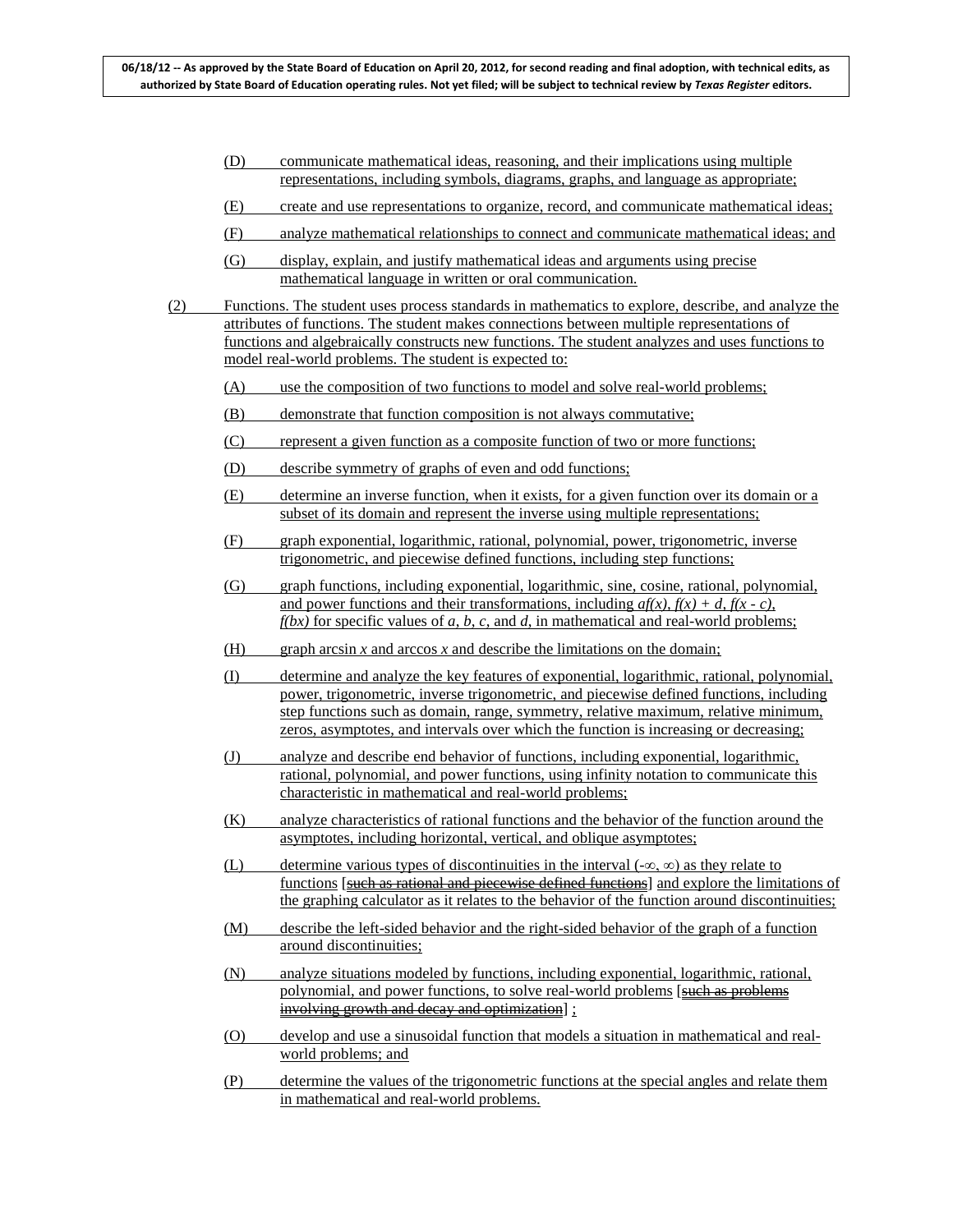- (3) Relations and geometric reasoning. The student uses the process standards in mathematics to model and make connections between algebraic and geometric relations. The student is expected to:
	- (A) graph a set of parametric equations;
	- (B) convert parametric equations into rectangular relations and convert rectangular relations into parametric equations;
	- (C) use parametric equations to model and solve mathematical and real-world problems;
	- (D) graph points in the polar coordinate system and convert between rectangular coordinates and polar coordinates;
	- (E) graph polar equations [such as cardiods, limaçons, or lemniscates] by plotting points and using technology;
	- (F) determine the conic section formed when a plane intersects a double-napped cone;
	- (G) make connections between the locus definition of conic sections and their equations in rectangular coordinates;
	- (H) use the characteristics of an ellipse to write the equation of an ellipse with center  $(h, k)$ ; and
	- (I) use the characteristics of a hyperbola to write the equation of a hyperbola with center (*h*, *k*).
- (4) Number and measure. The student uses process standards in mathematics to apply appropriate techniques, tools, and formulas to calculate measures in mathematical and real-world problems. The student is expected to:
	- (A) determine the relationship between the unit circle and the definition of a periodic function to evaluate trigonometric functions in mathematical and real-world problems;
	- (B) describe the relationship between degree and radian measure on the unit circle;
	- (C) represent angles in radians or degrees based on the concept of rotation and find the measure of reference angles and angles in standard position;
	- (D) represent angles in radians or degrees based on the concept of rotation in mathematical and real-world problems, including linear and angular velocity;
	- (E) determine the value of trigonometric ratios of angles and solve problems involving trigonometric ratios in mathematical and real-world problems;
	- (F) use trigonometry in mathematical and real-world problems, including directional bearing;
	- (G) use the Law of Sines in mathematical and real-world problems;
	- (H) use the Law of Cosines in mathematical and real-world problems;
	- (I) use vectors to model situations involving magnitude and direction;
	- (J) represent the addition of vectors and the multiplication of a vector by a scalar geometrically and symbolically; and
	- (K) apply vector addition and multiplication of a vector by a scalar in mathematical and realworld problems.
- (5) Algebraic reasoning. The student uses process standards in mathematics to evaluate expressions, describe patterns, formulate models, and solve equations and inequalities using properties, procedures, or algorithms. The student is expected to:
	- $[(A)$  represent finite sums and infinite series using sigma notation;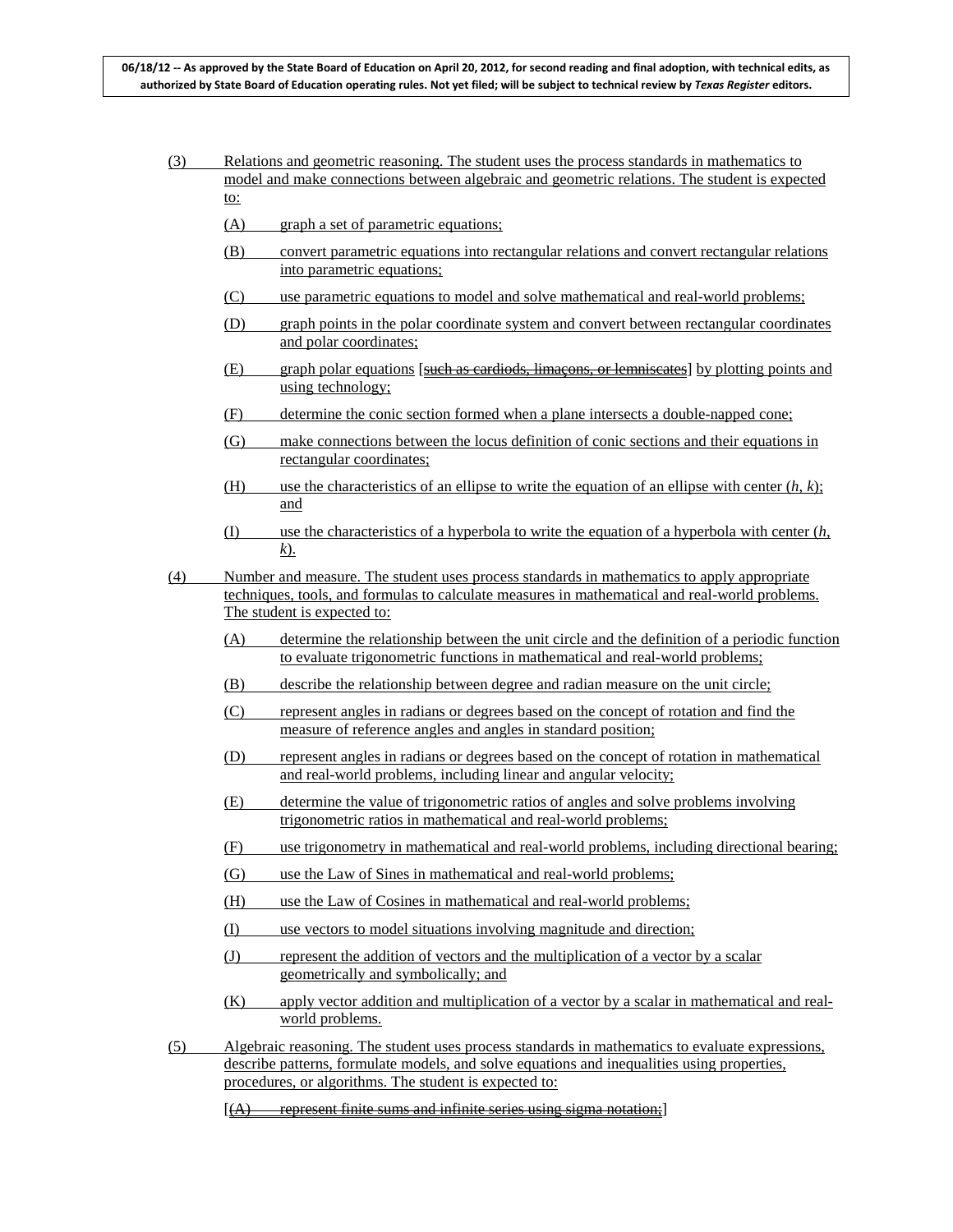- $(A)$   $(\oplus)$ evaluate finite sums and geometric series, when possible, written in sigma notation;
- $(B)$  [ $E$ ] represent arithmetic sequences and geometric sequences using recursive formulas;
- $(C)$   $[AD]$ calculate the  $n<sup>th</sup>$  term and the  $n<sup>th</sup>$  partial sum of an arithmetic series in mathematical and real-world problems;
- (D) [**(E)**] represent arithmetic series and geometric series using sigma notation;
- $(E)$  [ $(E)$ ] calculate the *n*<sup>th</sup> term of a geometric series, the *n*<sup>th</sup> partial sum of a geometric series, and sum of an infinite geometric series when it exists;
- $(F)$  [ $\bigoplus$ ] apply the Binomial Theorem for the expansion of  $(a + b)^n$  in powers of *a* and *b* for a positive integer *n*, where *a* and *b* are any numbers;
- $(G)$   $(H)$ use the properties of logarithms to evaluate or transform logarithmic expressions;
- $(H)$   $(H)$  generate and solve logarithmic equations in mathematical and real-world problems;
- $(I)$  ( $\underline{H}$ ) generate and solve exponential equations in mathematical and real-world problems;
- $(I)$   $(K)$  solve polynomial equations with real coefficients by applying a variety of techniques [such as factoring, graphical methods, or technology] in mathematical and real-world problems;
- $(K)$  [ $\bigoplus$ ]solve polynomial inequalities with real coefficients by applying a variety of techniques [such as factoring, graphical methods, or technology] and write the solution set of the polynomial inequality in interval notation in mathematical and real-world problems;
- $(L)$   $[**M**$  $]$ solve rational inequalities with real coefficients by applying a variety of techniques [such as factoring, graphical methods, or technology] and write the solution set of the rational inequality in interval notation in mathematical and real-world problems;
- $(M)$   $(M)$ ] use trigonometric identities such as reciprocal, quotient, Pythagorean, cofunctions, even/odd, and sum and difference identities for cosine and sine to simplify trigonometric expressions; and
- $(N)$   $[ $\Theta$ ]<sub>0</sub>$ generate and solve trigonometric equations in mathematical and real-world problems.

### **§111.43. Mathematical Models with Applications, Adopted 2012 (One-Half to One Credit).**

- (a) General requirements. Students can be awarded one-half to one credit for successful completion of this course. Prerequisite: Algebra I. This course must be taken before receiving credit for Algebra II.
- (b) Introduction.
	- (1) The desire to achieve educational excellence is the driving force behind the Texas essential knowledge and skills for mathematics, guided by the college and career readiness standards. By embedding statistics, probability, and finance, while focusing on fluency and solid understanding, Texas will lead the way in mathematics education and prepare all Texas students for the challenges they will face in the 21st century.
	- (2) The process standards describe ways in which students are expected to engage in the content. The placement of the process standards at the beginning of the knowledge and skills listed for each grade and course is intentional. The process standards weave the other knowledge and skills together so that students may be successful problem solvers and use mathematics efficiently and effectively in daily life. The process standards are integrated at every grade level and course. When possible, students will apply mathematics to problems arising in everyday life, society, and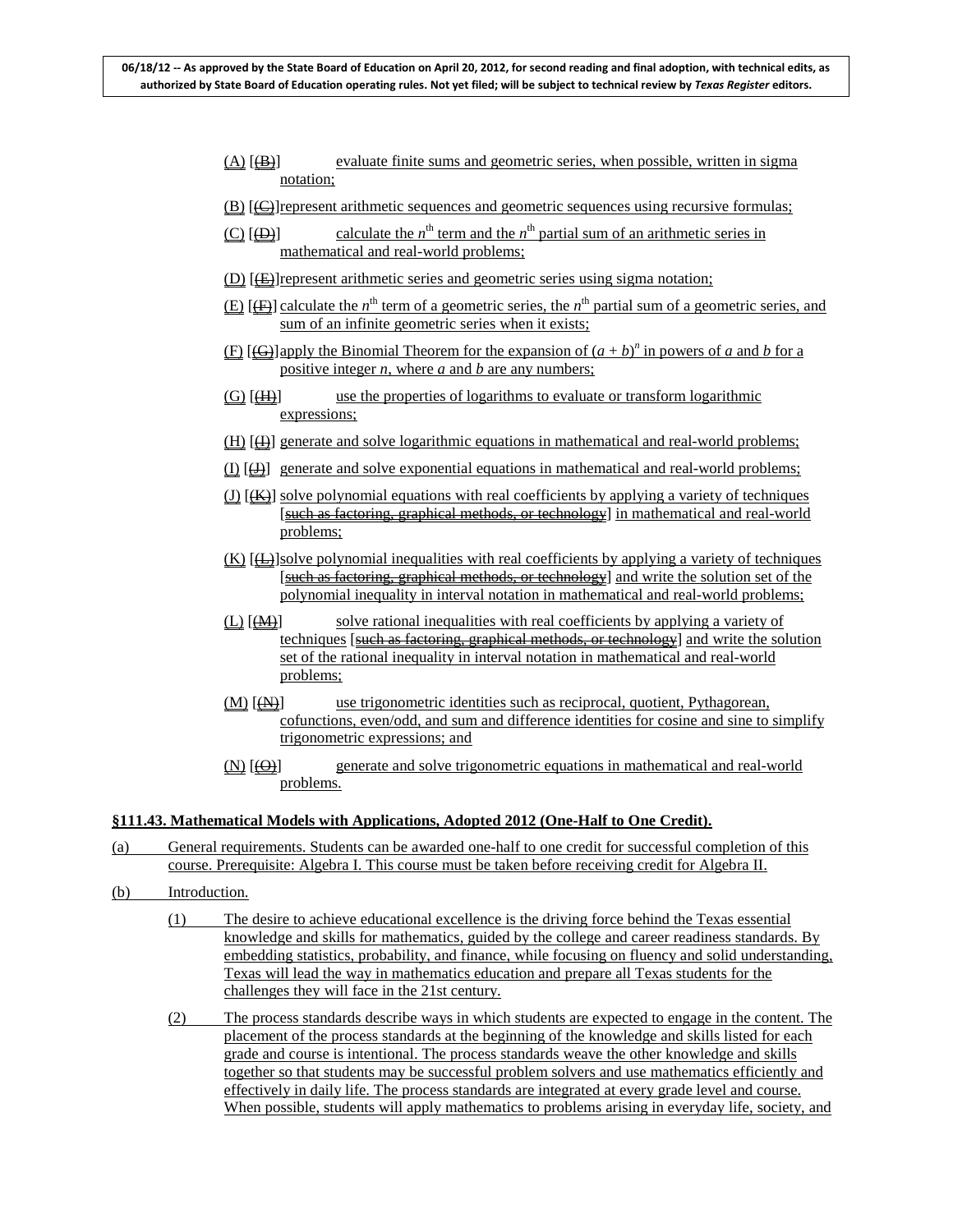the workplace. Students will use a problem-solving model that incorporates analyzing given information, formulating a plan or strategy, determining a solution, justifying the solution, and evaluating the problem-solving process and the reasonableness of the solution. Students will select appropriate tools such as real objects, manipulatives, paper and pencil, and technology and techniques such as mental math, estimation, and number sense to solve problems. Students will effectively communicate mathematical ideas, reasoning, and their implications using multiple representations such as symbols, diagrams, graphs, and language. Students will use mathematical relationships to generate solutions and make connections and predictions. Students will analyze mathematical relationships to connect and communicate mathematical ideas. Students will display, explain, or justify mathematical ideas and arguments using precise mathematical language in written or oral communication.

- (3) Mathematical Models with Applications is designed to build on the knowledge and skills for mathematics in Kindergarten-Grade 8 and Algebra I. This mathematics course provides a path for students to succeed in Algebra II and prepares them for various post-secondary choices. Students learn to apply mathematics through experiences in personal finance, science, engineering, fine arts, and social sciences. Students use algebraic, graphical, and geometric reasoning to recognize patterns and structure, model information, solve problems, and communicate solutions. Students will select from tools such as physical objects; manipulatives; technology, including graphing calculators, data collection devices, and computers; and paper and pencil and from methods such as algebraic techniques, geometric reasoning, patterns, and mental math to solve problems.
- (4) In Mathematical Models with Applications, students will use a mathematical modeling cycle to analyze problems, understand problems better, and improve decisions. A basic mathematical modeling cycle is summarized in this paragraph. The student will:
	- (A) represent:
		- (i) identify the variables in the problem and select those that represent essential features; and
		- (ii) formulate a model by creating and selecting from representations such as geometric, graphical, tabular, algebraic, or statistical that describe the relationships between the variables;
	- (B) compute: analyze and perform operations on the relationships between the variables to draw conclusions;
	- (C) interpret: interpret the results of the mathematics in terms of the original problem;
	- (D) revise: confirm the conclusions by comparing the conclusions with the problem and revising as necessary; and
	- (E) report: report on the conclusions and the reasoning behind the conclusions.
- (5) Statements that contain the word "including" reference content that must be mastered, while those containing the phrase "such as" are intended as possible illustrative examples.
- (c) Knowledge and skills.
	- (1) Mathematical process standards. The student uses mathematical processes to acquire and demonstrate mathematical understanding. The student is expected to:
		- (A) apply mathematics to problems arising in everyday life, society, and the workplace;
		- (B) use a problem-solving model that incorporates analyzing given information, formulating a plan or strategy, determining a solution, justifying the solution, and evaluating the problem-solving process and the reasonableness of the solution;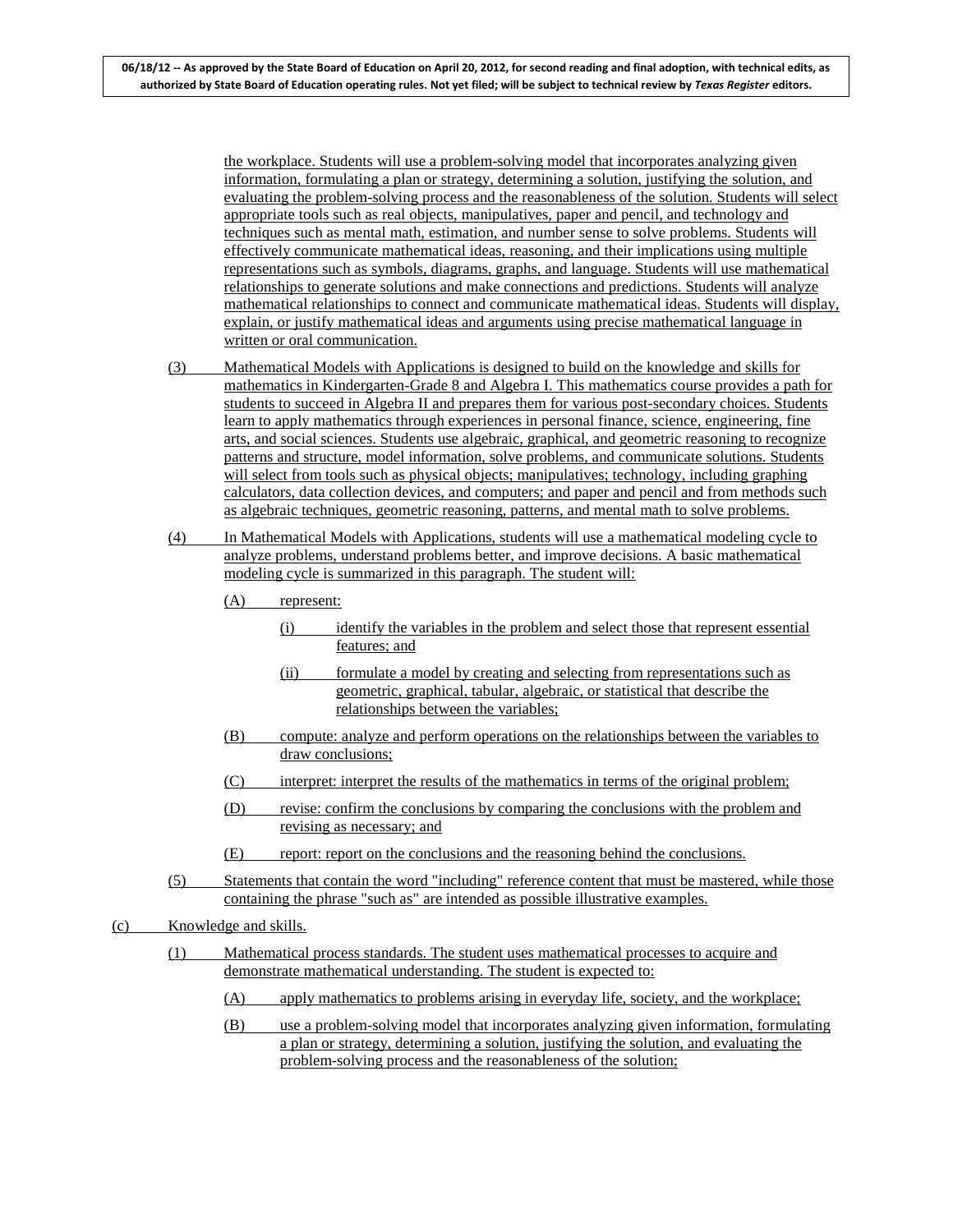- (C) select tools, including real objects, manipulatives, paper and pencil, and technology as appropriate, and techniques, including mental math, estimation, and number sense as appropriate, to solve problems;
- (D) communicate mathematical ideas, reasoning, and their implications using multiple representations, including symbols, diagrams, graphs, and language as appropriate;
- (E) create and use representations to organize, record, and communicate mathematical ideas;
- (F) analyze mathematical relationships to connect and communicate mathematical ideas; and
- (G) display, explain, and justify mathematical ideas and arguments using precise mathematical language in written or oral communication.
- (2) Mathematical modeling in personal finance. The student uses mathematical processes with graphical and numerical techniques to study patterns and analyze data related to personal finance. The student is expected to:
	- (A) use rates and linear functions to solve problems involving personal finance and budgeting, including compensations and deductions;
	- (B) solve problems involving personal taxes; and
	- (C) analyze data to make decisions about banking, including options for online banking, checking accounts, overdraft protection, processing fees, and debit card/ATM fees.
- (3) Mathematical modeling in personal finance. The student uses mathematical processes with algebraic formulas, graphs, and amortization modeling to solve problems involving credit. The student is expected to:
	- (A) use formulas to generate tables to display series of payments for loan amortizations resulting from financed purchases;
	- (B) analyze personal credit options in retail purchasing and compare relative advantages and disadvantages of each option;
	- (C) use technology to create amortization models to investigate home financing and compare buying a home to renting a home; and
	- (D) use technology to create amortization models to investigate automobile financing and compare buying a vehicle to leasing a vehicle.
- (4) Mathematical modeling in personal finance. The student uses mathematical processes with algebraic formulas, numerical techniques, and graphs to solve problems related to financial planning. The student is expected to:
	- (A) analyze and compare coverage options and rates in insurance;
	- (B) investigate and compare investment options, including stocks, bonds, annuities, certificates of deposit, and retirement plans; and
	- (C) analyze types of savings options involving simple and compound interest and compare relative advantages of these options.
- (5) Mathematical modeling in science and engineering. The student applies mathematical processes with algebraic techniques to study patterns and analyze data as it applies to science. The student is expected to:
	- (A) use proportionality and inverse variation to describe physical laws such as Hook's Law, Newton's Second Law of Motion, and Boyle's Law;
	- (B) use exponential models available through technology to model growth and decay in areas [such as population, biology, ecology, and chemistry] , including radioactive decay; and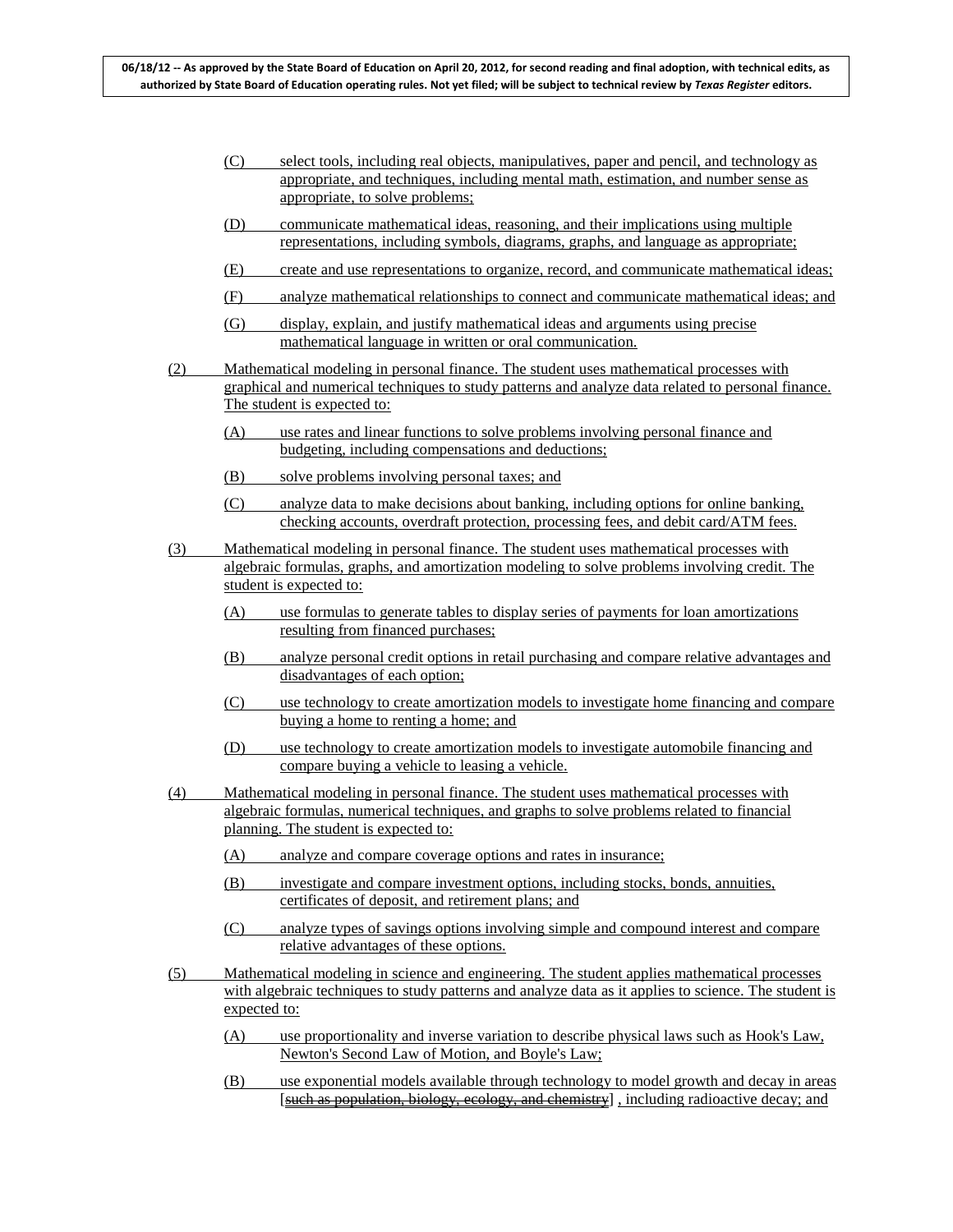- (C) use quadratic functions to model motion [such as an object dropped, bounced, thrown, or kieked].
- (6) Mathematical modeling in science and engineering. The student applies mathematical processes with algebra and geometry to study patterns and analyze data as it applies to architecture and engineering. The student is expected to:
	- (A) use similarity, geometric transformations, symmetry, and perspective drawings to describe mathematical patterns and structure in architecture;
	- (B) use scale factors with two-dimensional and three-dimensional objects to demonstrate proportional and non-proportional changes in surface area and volume as applied to fields [such as engineering drawing, architecture, and construction] ;
	- (C) use the Pythagorean Theorem and special right-triangle relationships to calculate distances; and
	- (D) use trigonometric ratios to calculate distances and angle measures as applied to fields [such as surveying, navigation, and orienteering].
- (7) Mathematical modeling in fine arts. The student uses mathematical processes with algebra and geometry to study patterns and analyze data as it applies to fine arts. The student is expected to:
	- (A) use trigonometric ratios and functions available through technology to model periodic behavior in art and music;
	- (B) use similarity, geometric transformations, symmetry, and perspective drawings to describe mathematical patterns and structure in art and photography;
	- (C) use geometric transformations, proportions, and periodic motion to describe mathematical patterns and structure in music; and
	- (D) use scale factors with two-dimensional and three-dimensional objects to demonstrate proportional and non-proportional changes in surface area and volume as applied to fields [such as painting, sculpture, and photography].
- (8) Mathematical modeling in social sciences. The student applies mathematical processes to determine the number of elements in a finite sample space and compute the probability of an event. The student is expected to:
	- (A) determine the number of ways an event [such as a sports tournament] may occur using combinations, permutations, and the Fundamental Counting Principle;
	- (B) compare theoretical to empirical probability [such as determining if a particular game of chance is fair] ; and
	- (C) use experiments to determine the reasonableness of a theoretical model such as binomial or geometric.
- (9) Mathematical modeling in social sciences. The student applies mathematical processes and mathematical models to analyze data as it applies to social sciences. The student is expected to:
	- (A) interpret information from various graphs, including line graphs, bar graphs, circle graphs, histograms, scatterplots, dot plots, stem-and-leaf plots, and box and whisker plots, to draw conclusions from the data and determine the strengths and weaknesses of conclusions;
	- (B) analyze numerical data using measures of central tendency (mean, median, and mode) and variability (range, interquartile range or IQR, and standard deviation) in order to make inferences with normal distributions;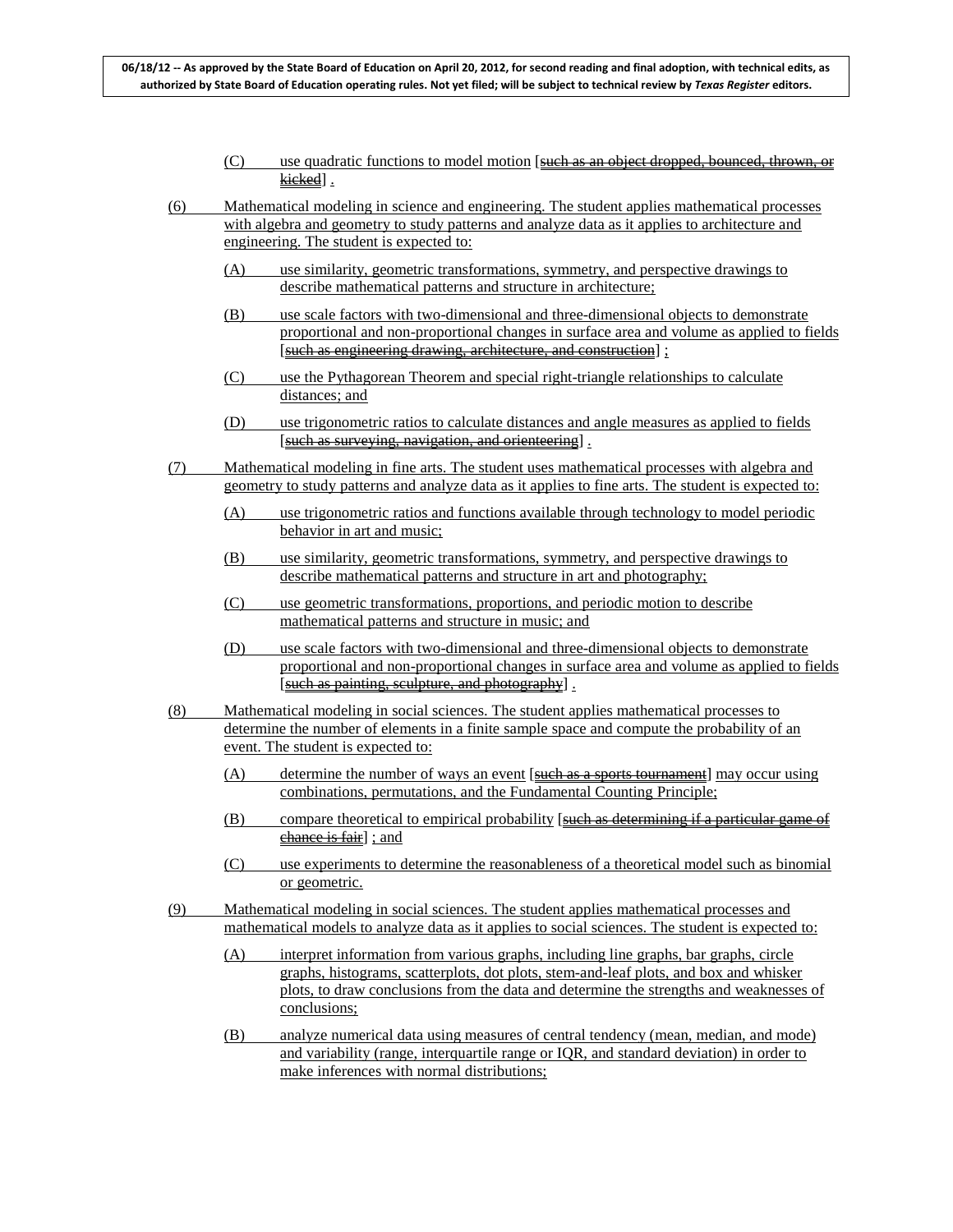- (C) distinguish the purposes and differences among types of research, including surveys, experiments, and observational studies;
- (D) use data from a sample to estimate population mean or population proportion;
- (E) analyze marketing claims based on graphs and statistics from electronic and print media and justify the validity of stated or implied conclusions; and
- (F) use regression methods available through technology to model linear and exponential functions, interpret correlations, and make predictions.
- (10) Mathematical modeling in social sciences. The student applies mathematical processes to design a study and use graphical, numerical, and analytical techniques to communicate the results of the study. The student is expected to:
	- (A) formulate a meaningful question, determine the data needed to answer the question, gather the appropriate data, analyze the data, and draw reasonable conclusions; and
	- (B) communicate methods used, analyses conducted, and conclusions drawn for a dataanalysis project through the use of one or more of the following: a written report, a visual display, an oral report, or a multi-media presentation.

### **§111.44. Advanced Quantitative Reasoning, Adopted 2012 (One-Half to One Credit).**

- (a) General requirements. Students shall be awarded one-half to one credit for successful completion of this course. Prerequisites: Geometry and Algebra II.
- (b) Introduction.
	- (1) The desire to achieve educational excellence is the driving force behind the Texas essential knowledge and skills for mathematics, guided by the college and career readiness standards. By embedding statistics, probability, and finance, while focusing on fluency and solid understanding, Texas will lead the way in mathematics education and prepare all Texas students for the challenges they will face in the 21st century.
	- (2) The process standards describe ways in which students are expected to engage in the content. The placement of the process standards at the beginning of the knowledge and skills listed for each grade and course is intentional. The process standards weave the other knowledge and skills together so that students may be successful problem solvers and use mathematics efficiently and effectively in daily life. The process standards are integrated at every grade level and course. When possible, students will apply mathematics to problems arising in everyday life, society, and the workplace. Students will use a problem-solving model that incorporates analyzing given information, formulating a plan or strategy, determining a solution, justifying the solution, and evaluating the problem-solving process and the reasonableness of the solution. Students will select appropriate tools such as real objects, manipulatives, paper and pencil, and technology and techniques such as mental math, estimation, and number sense to solve problems. Students will effectively communicate mathematical ideas, reasoning, and their implications using multiple representations such as symbols, diagrams, graphs, and language. Students will use mathematical relationships to generate solutions and make connections and predictions. Students will analyze mathematical relationships to connect and communicate mathematical ideas. Students will display, explain, or justify mathematical ideas and arguments using precise mathematical language in written or oral communication.
	- (3) In Advanced Quantitative Reasoning, students will develop and apply skills necessary for college, careers, and life. Course content consists primarily of applications of high school mathematics concepts to prepare students to become well-educated and highly informed 21st century citizens. Students will develop and apply reasoning, planning, and communication to make decisions and solve problems in applied situations involving numerical reasoning, probability, statistical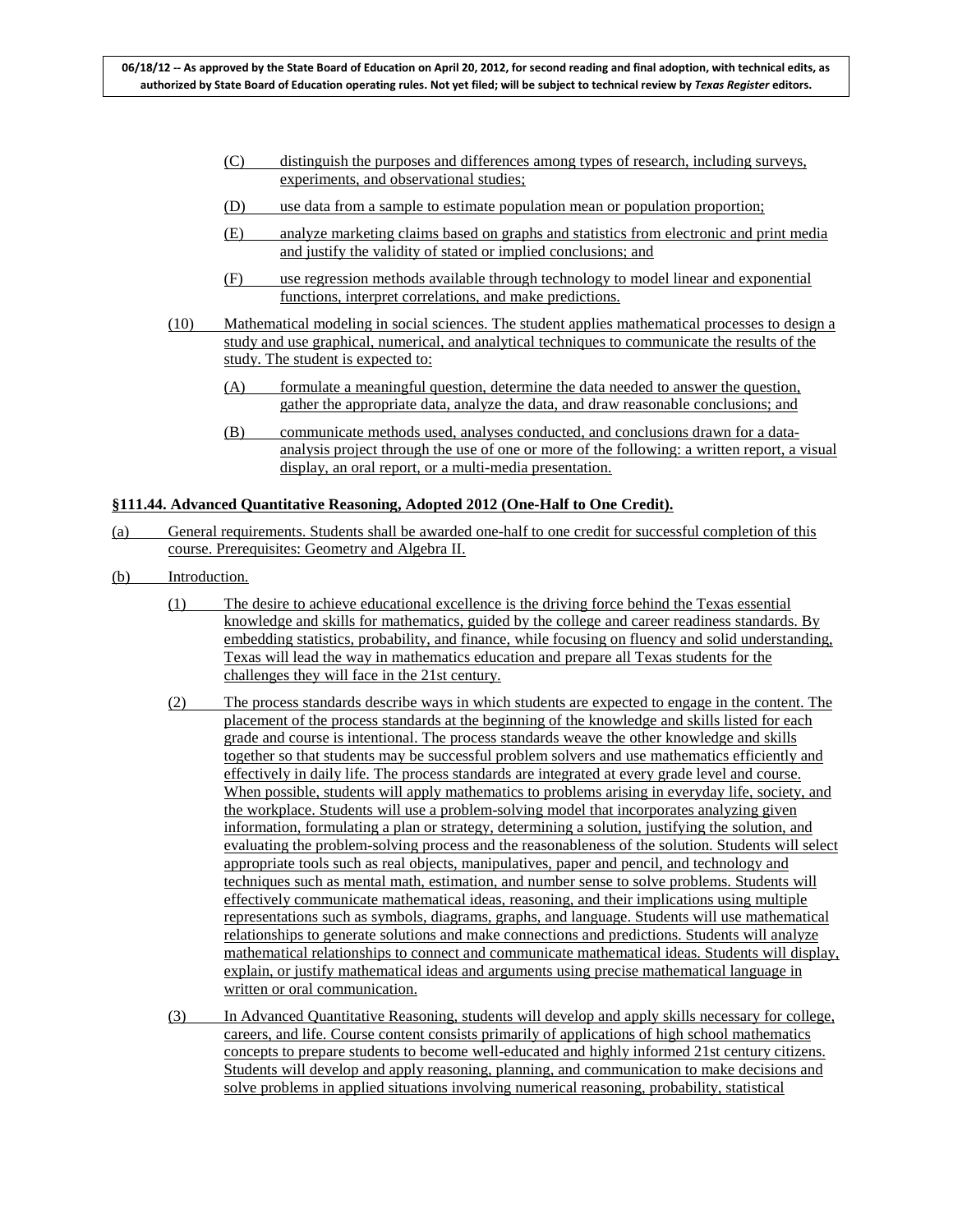analysis, finance, mathematical selection, and modeling with algebra, geometry, trigonometry, and discrete mathematics.

(4) Statements that contain the word "including" reference content that must be mastered, while those containing the phrase "such as" are intended as possible illustrative examples.

- (1) Mathematical process standards. The student uses mathematical processes to acquire and demonstrate mathematical understanding. The student is expected to:
	- (A) apply mathematics to problems arising in everyday life, society, and the workplace;
	- (B) use a problem-solving model that incorporates analyzing given information, formulating a plan or strategy, determining a solution, justifying the solution, and evaluating the problem-solving process and the reasonableness of the solution;
	- (C) select tools, including real objects, manipulatives, paper and pencil, and technology as appropriate, and techniques, including mental math, estimation, and number sense as appropriate, to solve problems;
	- (D) communicate mathematical ideas, reasoning, and their implications using multiple representations, including symbols, diagrams, graphs, and language as appropriate;
	- (E) create and use representations to organize, record, and communicate mathematical ideas;
	- (F) analyze mathematical relationships to connect and communicate mathematical ideas; and
	- (G) display, explain, and justify mathematical ideas and arguments using precise mathematical language in written or oral communication.
- (2) Numeric reasoning. The student applies the process standards in mathematics to generate new understandings by extending existing knowledge. The student generates new mathematical understandings through problems involving numerical data that arise in everyday life, society, and the workplace. The student extends existing knowledge and skills to analyze real-world situations. The student is expected to:
	- (A) use precision and accuracy in real-life situations related to measurement and significant figures;
	- (B) apply and analyze published ratings, weighted averages, and indices to make informed decisions;
	- (C) solve problems involving quantities that are not easily measured using proportionality [such as packing problems, crowd estimation, and white blood cell count];
	- (D) solve geometric problems involving indirect measurement, including similar triangles, the Pythagorean Theorem, Law of Sines, Law of Cosines, and the use of dynamic geometry software;
	- $(E)$  solve problems involving large quantities using combinatorics [such as numbers of unique license plates and telephone numbers] ;
	- (F) use arrays to efficiently manage large collections of data and add, subtract, and multiply matrices to solve applied problems, including geometric transformations;
	- (G) analyze various voting and selection processes to compare results in given situations [such as at-large versus single-member districts and plurality versus majority voting] ; and
	- (H) select and apply an algorithm of interest to solve real-life problems such as problems using recursion or iteration involving population growth or decline, fractals, and compound interest; the validity in recorded and transmitted data using checksums and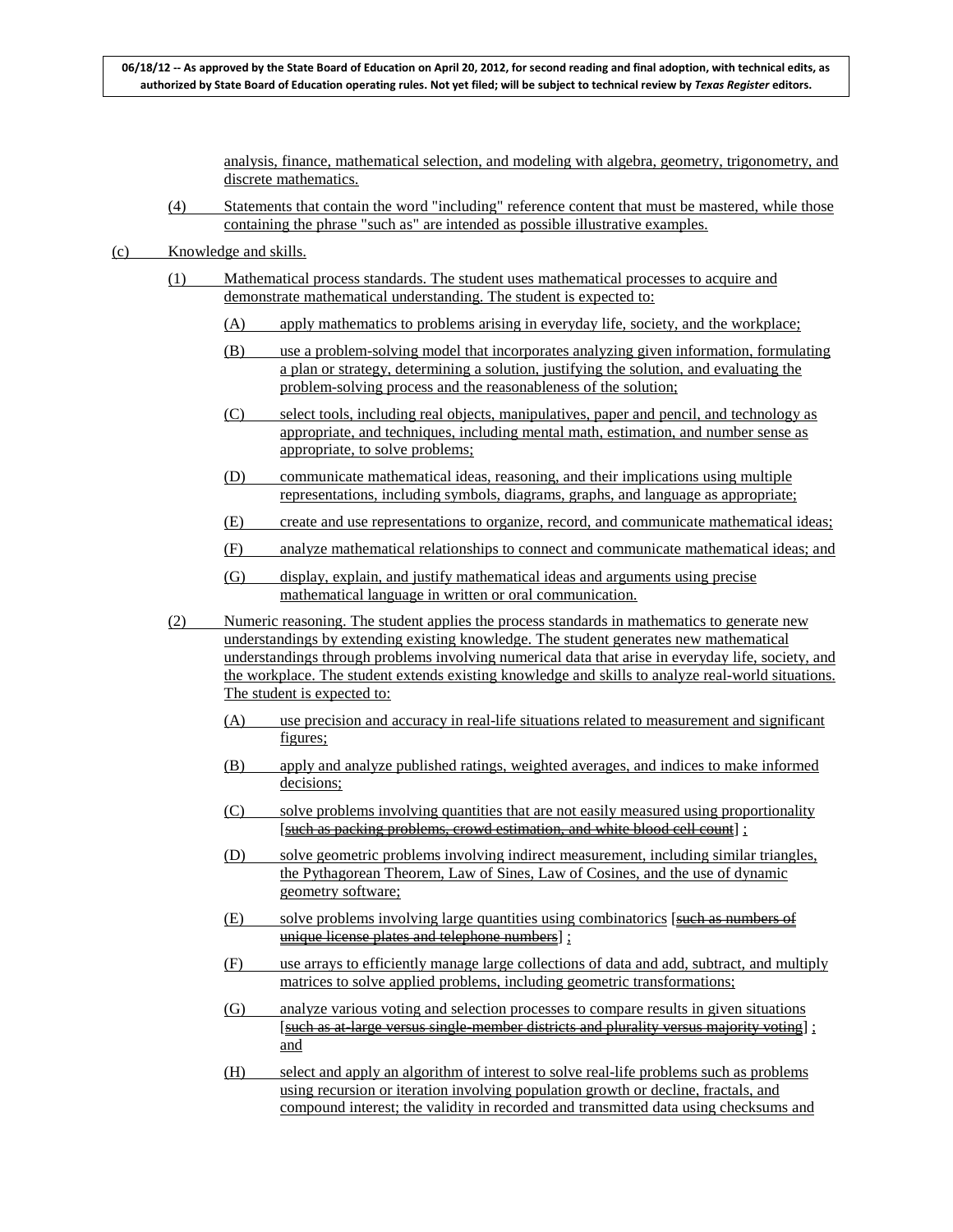hashing; sports rankings, weighted class rankings, and search engine rankings; and problems involving scheduling or routing situations using vertex-edge graphs, critical paths, Euler paths, and minimal spanning trees and communicate to peers the application of the algorithm in precise mathematical and nontechnical language.

- (3) Algebraic reasoning (expressions, equations, and generalized relationships). The student applies the process standards in mathematics to create and analyze mathematical models of everyday situations to make informed decisions related to earning, investing, spending, and borrowing money by appropriate, proficient, and efficient use of tools, including technology. The student uses mathematical relationships to make connections and predictions. The student judges the validity of a prediction and uses mathematical models to represent, analyze, and solve dynamic real-world problems. The student is expected to:
	- (A) collect numerical bivariate data to create a scatterplot, select a function to model the data, justify the model selection, and use the model to interpret results and make predictions;
	- (B) describe the degree to which uncorrelated variables may or may not be related and analyze situations where correlated variables do or do not indicate a cause-and-effect relationship;
	- (C) determine or analyze an appropriate growth or decay model for problem situations, including linear, exponential, and logistic functions;
	- (D) determine or analyze an appropriate cyclical model for problem situations that can be modeled with periodic functions;
	- (E) determine or analyze an appropriate piecewise model for problem situations;
	- (F) create, represent, and analyze mathematical models for various types of income calculations to determine the best option for a given situation;
	- (G) create, represent, and analyze mathematical models for expenditures, including those involving credit, to determine the best option for a given situation; and
	- (H) create, represent, and analyze mathematical models and appropriate representations, including formulas and amortization tables, for various types of loans and investments to determine the best option for a given situation [such as cell phone plans and buying versus leasing a car] .
- (4) Probabilistic and statistical reasoning. The student uses the process standards in mathematics to generate new understandings of probability and statistics. The student analyzes statistical information and evaluates risk and return to connect mathematical ideas and make informed decisions. The student applies a problem-solving model and statistical methods to design and conduct a study that addresses one or more particular question(s). The student uses multiple representations to communicate effectively the results of student-generated statistical studies and the critical analysis of published statistical studies. The student is expected to:
	- (A) use a two-way frequency table as a sample space to identify whether two events are independent and to interpret the results;
	- (B) use the Addition Rule,  $P(A \text{ or } B) = P(A) + P(B) P(A \text{ and } B)$ , in mathematical and realworld problems;
	- (C) calculate conditional probabilities and probabilities of compound events using tree diagrams, Venn diagrams, area models, and formulas [such as Bayes' Theorem] ;
	- (D) interpret conditional probabilities and probabilities of compound events by analyzing representations to make decisions in problem situations;
	- $(E)$  use probabilities to make and justify decisions about risks in everyday life [such as the lottery, weather forecasts, and insurance costs] ;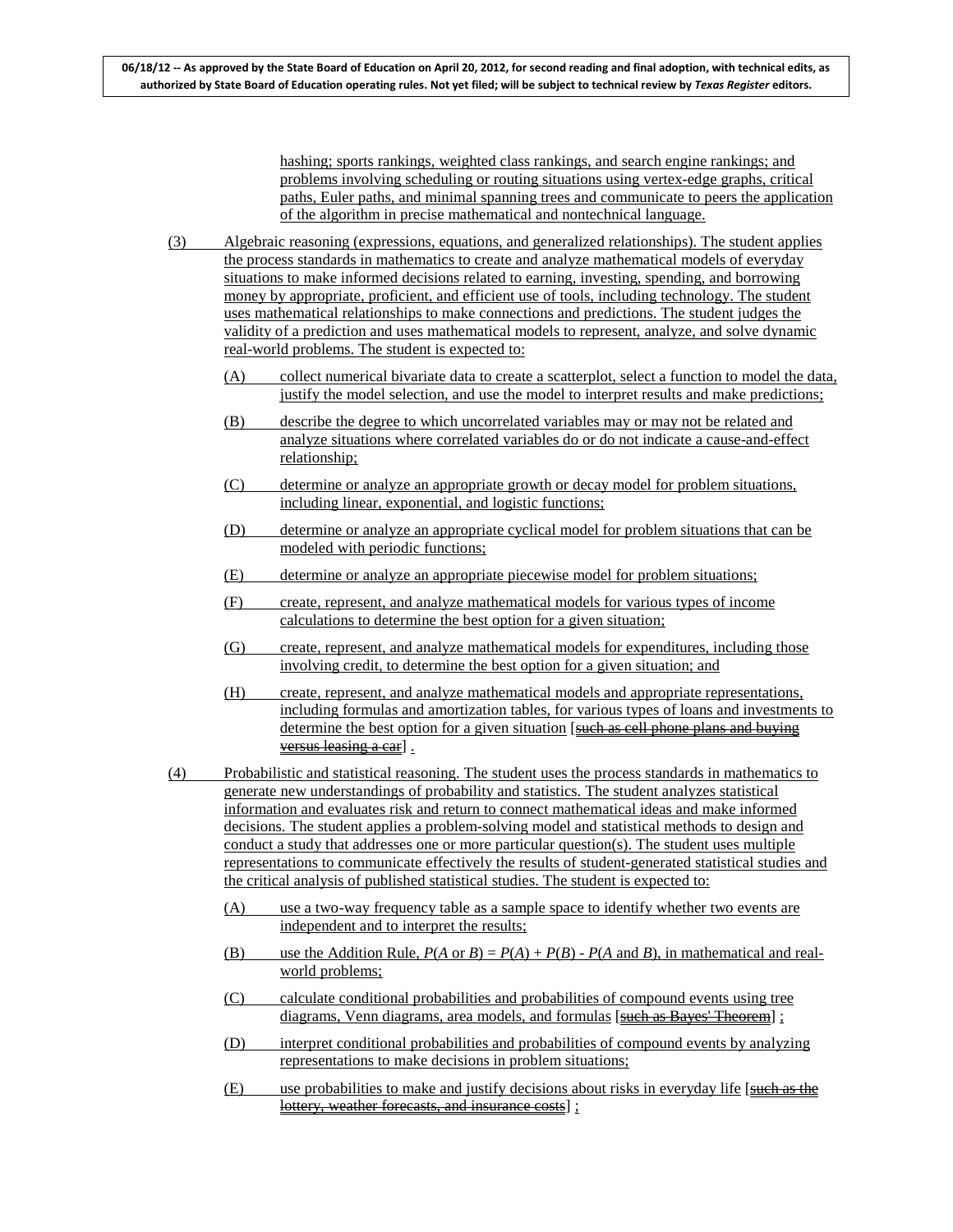- (F) calculate expected value to analyze mathematical fairness, payoff, and risk;
- (G) determine the validity of logical arguments that include compound conditional statements by constructing truth tables;
- (H) identify limitations and lack of relevant information in studies reporting statistical information, especially when studies are reported in condensed form;
- (I) interpret and compare statistical results using appropriate technology given a margin of error [in situations such as polls, quality control, and measurement] ;
- (J) identify potential misuses of statistics to justify particular conclusions, including assertions of a cause-and-effect relationship rather than an association, and missteps or fallacies in logical reasoning [such as confounding variables and hasty generalizations];
- (K) describe strengths and weaknesses of sampling techniques, data and graphical displays, and interpretations of summary statistics and other results appearing in a study, including reports published in the media;
- (L) determine the need for and purpose of a statistical investigation and what type of statistical analysis can be used to answer a specific question or set of questions;
- (M) identify the population of interest for a statistical investigation, select an appropriate sampling technique, and collect data;
- (N) identify the variables to be used in a study;
- (O) determine possible sources of statistical bias in a study and how bias may affect the validity of the results;
- (P) create data displays for given data sets to investigate, compare, and estimate center, shape, spread, and unusual features of the data;
- (Q) analyze possible sources of data variability, including those that can be controlled and those that cannot be controlled;
- (R) report results of statistical studies to a particular audience, including selecting an appropriate presentation format, creating graphical data displays, and interpreting results in terms of the question studied;
- $(S)$  justify the design and the conclusion(s) of statistical studies, including the methods used; and
- (T) communicate statistical results in oral and written formats using appropriate statistical and nontechnical language.

### **§111.45. Independent Study in Mathematics, Adopted 2012 (One-Half to One Credit).**

- (a) General requirements.
	- (1) Students shall be awarded one-half to one credit for successful completion of this course. Prerequisites: Geometry and Algebra II.
	- (2) Students may repeat this course with different course content for up to three credits.
	- (3) The requirements for each course must be approved by the local district before the course begins.
	- (4) If this course is being used to satisfy requirements for the Distinguished Achievement Program, student research/products must be presented before a panel of professionals or approved by the student's mentor.
- (b) Introduction.